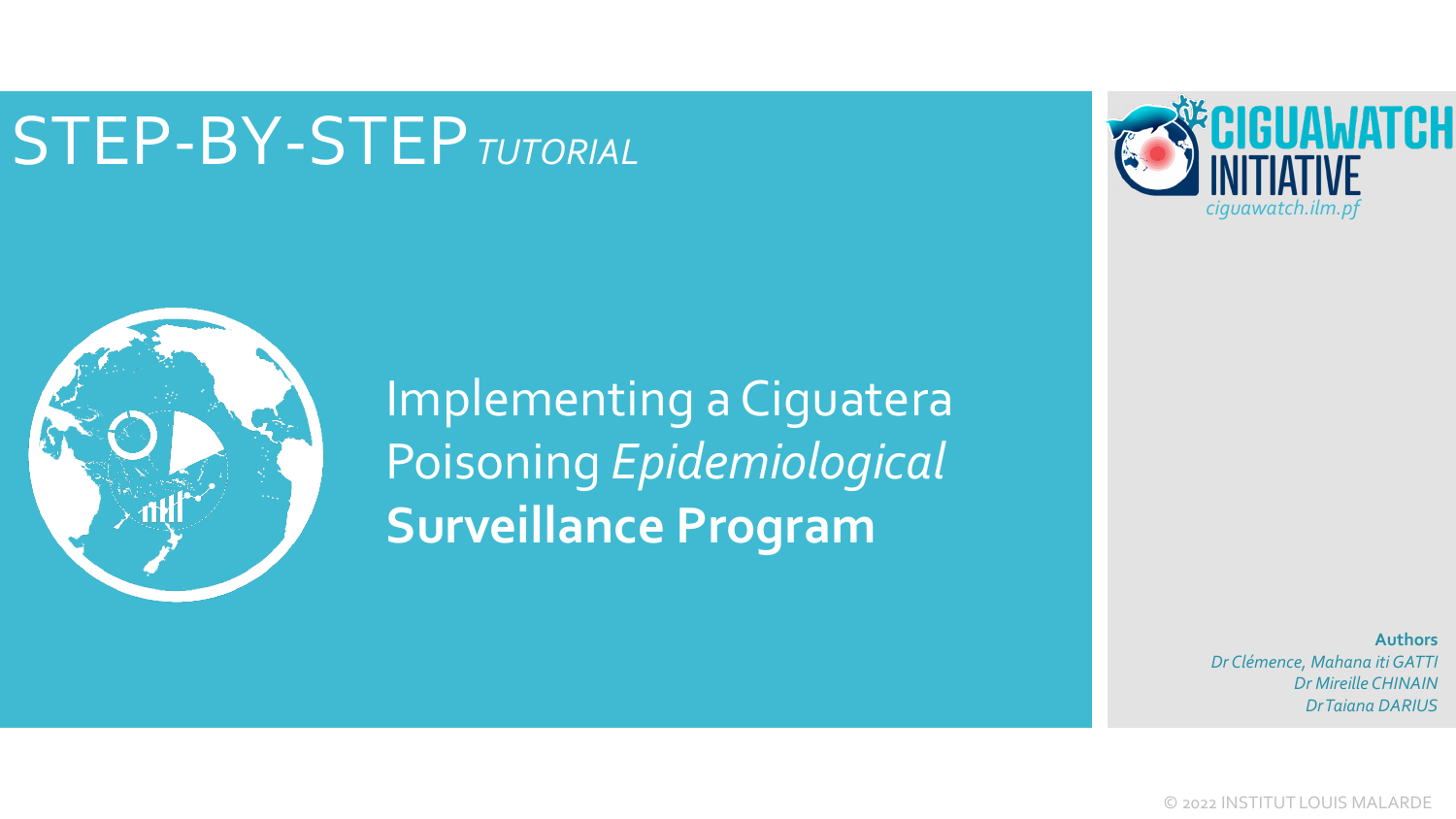# **Objective**



#### **This tutorial will address the following topics:**

- 1. Preliminary considerations
- 2. Identifying potential partnerships
- 3. Defining the roles and tasks of each of the partners
- 4. Reporting Ciguatera cases
- 5. Managing Ciguatera data
- 6. Informing & rising awareness among potential participants to the reporting program
- 7. Feedback & data sharing
- 8. Planning work meetings and follow up meetings
- 9. Sharing CP data at an international level

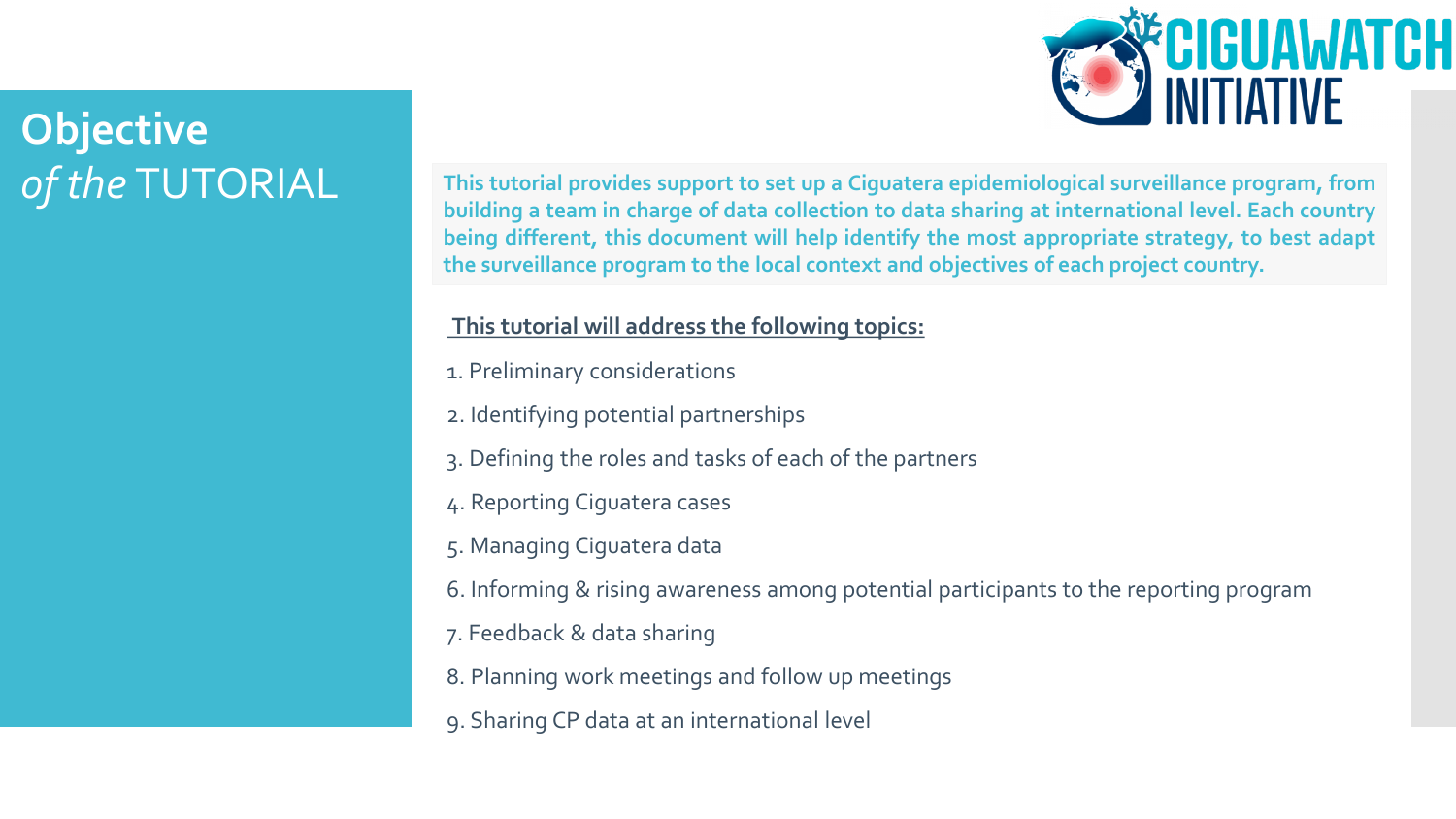# **1. Preliminary**

**CONSIDERTIONS** First, keep in mind that the work you are about to start aims at the set up of a long-term **surveillance program that will require constant efforts, team coordination and dedicated time.**

#### **Different countries with Different objectives:**

- o Case of countries already aware of the presence of ciguatera locally, and willing to start an epidemiological surveillance to assess the extent of the phenomenon (*number of cases, severity of symptoms*), and identify the areas and marine organisms at risk of ciguatera. *For those countries which will start from scratch, this tutorial will provide step-by-step support in building a tailored surveillance network*
- o Case of countries not yet affected by ciguatera incidents, but willing to anticipate on the potential emergence of ciguatera risk in their waters, especially in a context of climate change and changing marine environments. *This tutorial will provide useful advices on how to get prepared and acquire the capacity to implement a surveillance program*
- o Case of countries that currently manage a ciguatera surveillance program, but which needs to be improved, for example by including mapping capacities using Information Technology (IT) Tools. *This tutorial will help identify areas for improvement.*

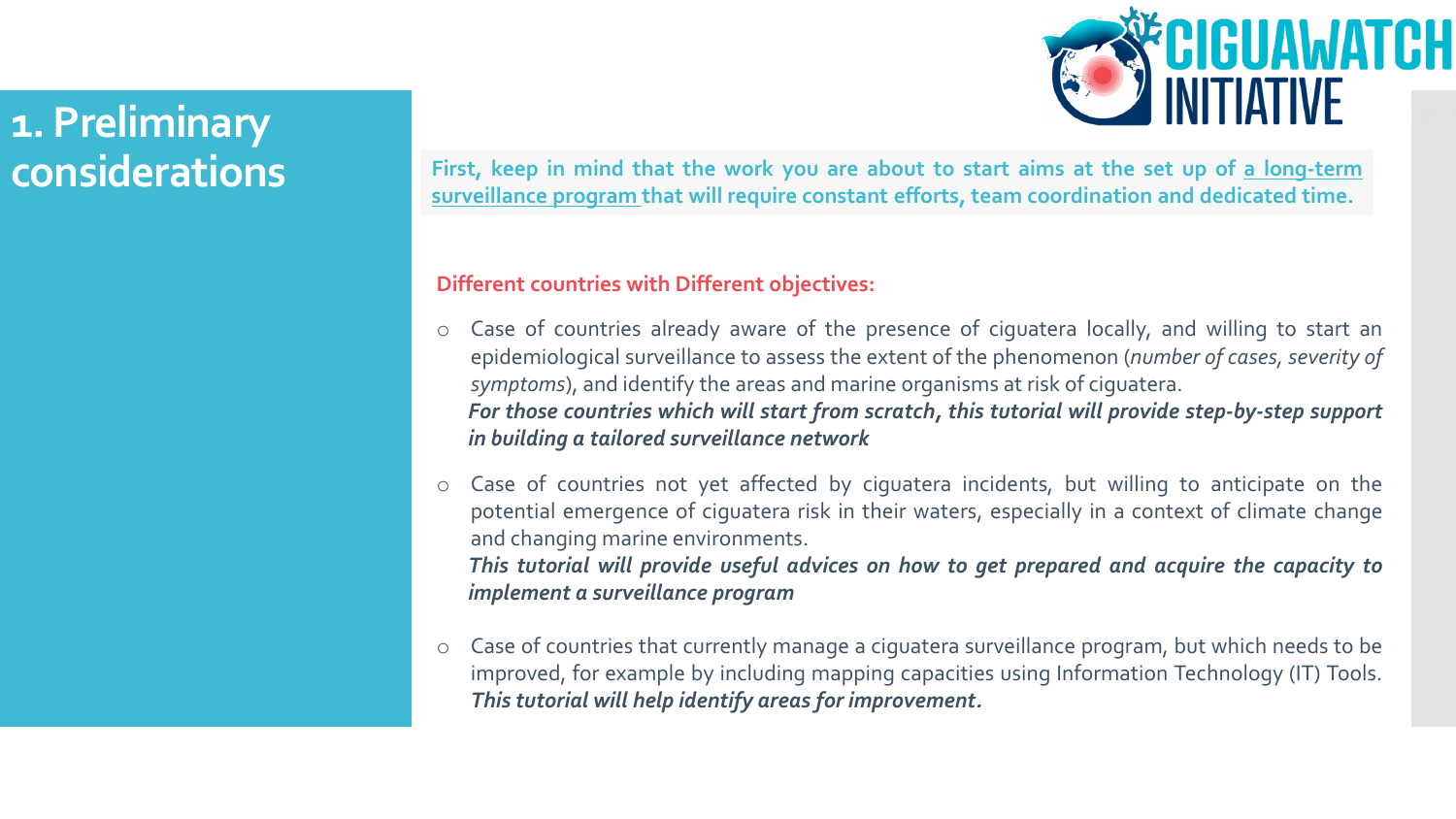# **1. Preliminary considerations**

The first step consists in **DRAWING AN OVERALL PICTURE ABOUT THE CURRENT CP STATUS** in your country: *Are there any official reports of CP cases and/or hospitalized cases, reports of fatal* poisoning incidents attributable to CP, data about fish species and fishing areas at risk of ciguatera, etc. ?

#### **Suggested approach :**

**1. Conduct a bibliographic review:** by searching for any information related to CP poisoning events in scientific publications, public health or fisheries annual reports, hospital archives, local newspapers, social media (e.g. *Fishing lovers Facebook group)*, etc. Do not hesitate to perform interviews with retired doctors, nurses, fishermen, or traditional healers,

as necessary, for example through a national survey.

#### **2. Sort and retain the most relevant information**

**3. Compile the data in a synthetic document:** by drafting a clear and succinct document that can be easily understood by a non scientific/medical staff. This document must highlight the need to monitor the risk of ciguatera, either because it already represents a public health problem, which deserves to be better characterized, or because it represents an emerging threat in the context of climate change.

4. **Share this document with any potential collaborative partners**: for example by planning workshops or round table discussions to discuss CP monitoring activities and potential partnerships.

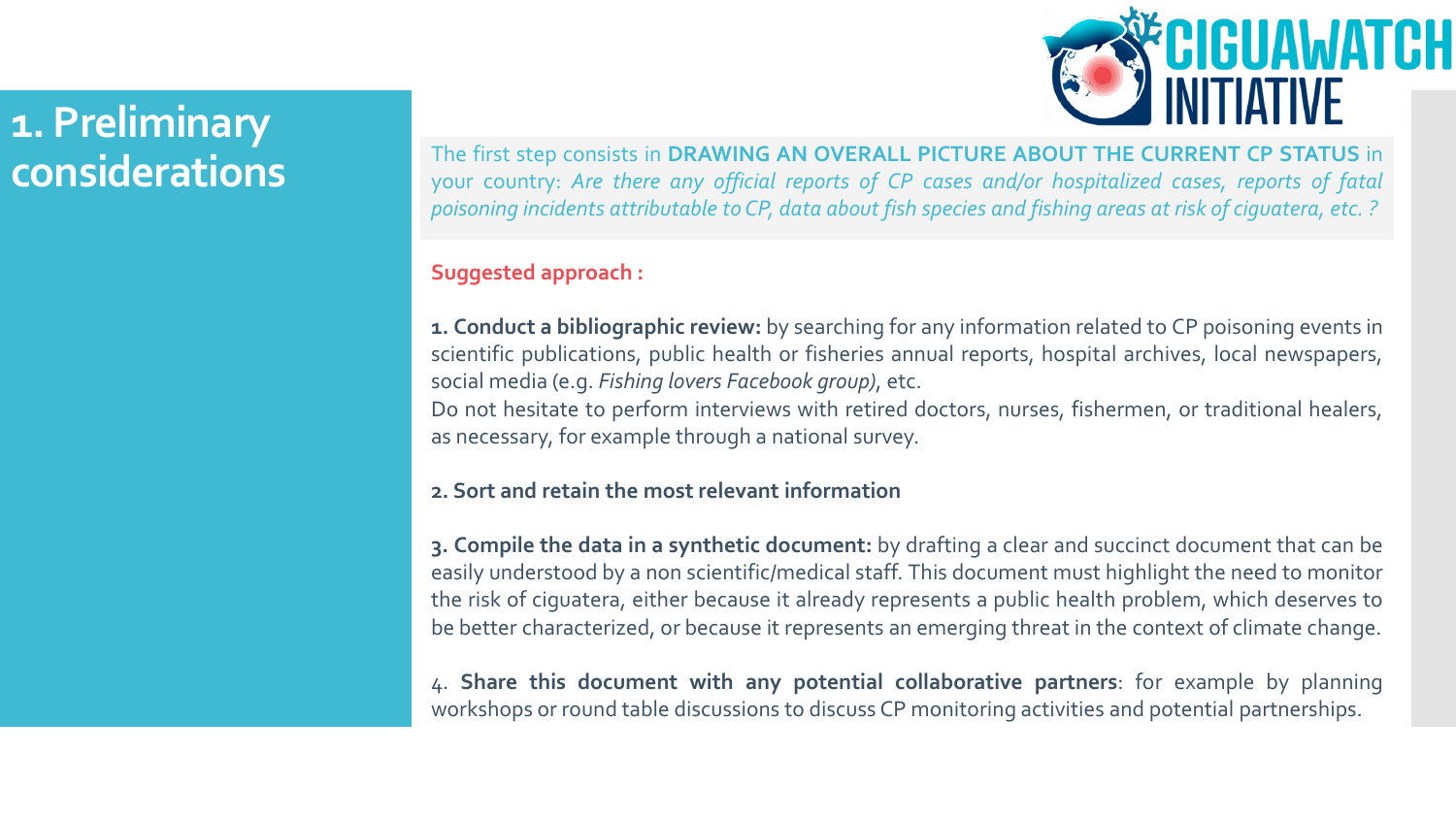

# **2. Identifying potential partnerships**

**The previous step will help identify entities/agencies/teams best suited as potential collaborative partners**

Practically speaking, CP surveillance can be managed by a single entity, or can involve a network of collaborative partners , including:

- o Health Ministry/ Public Health Directorate
- o Public Health physicians or from the private sector
- o Hospital staff
- o Research laboratories or Universities
- o Environmental/Fisheries agencies
- o orVeterinary services.

The type of collaboration will vary from one country to another, depending on the respective mandates, priorities, and human resources and logistics that can be made available by each partner;

#### *What would be the best suited collaborative partners?*

*Those with a high level of interest in the data that will be collected Those strongly committed to dedicate time and/or human resources for CP surveillance on a long term basis*

*Those currently involved in public outreach activities and/or awareness campaigns*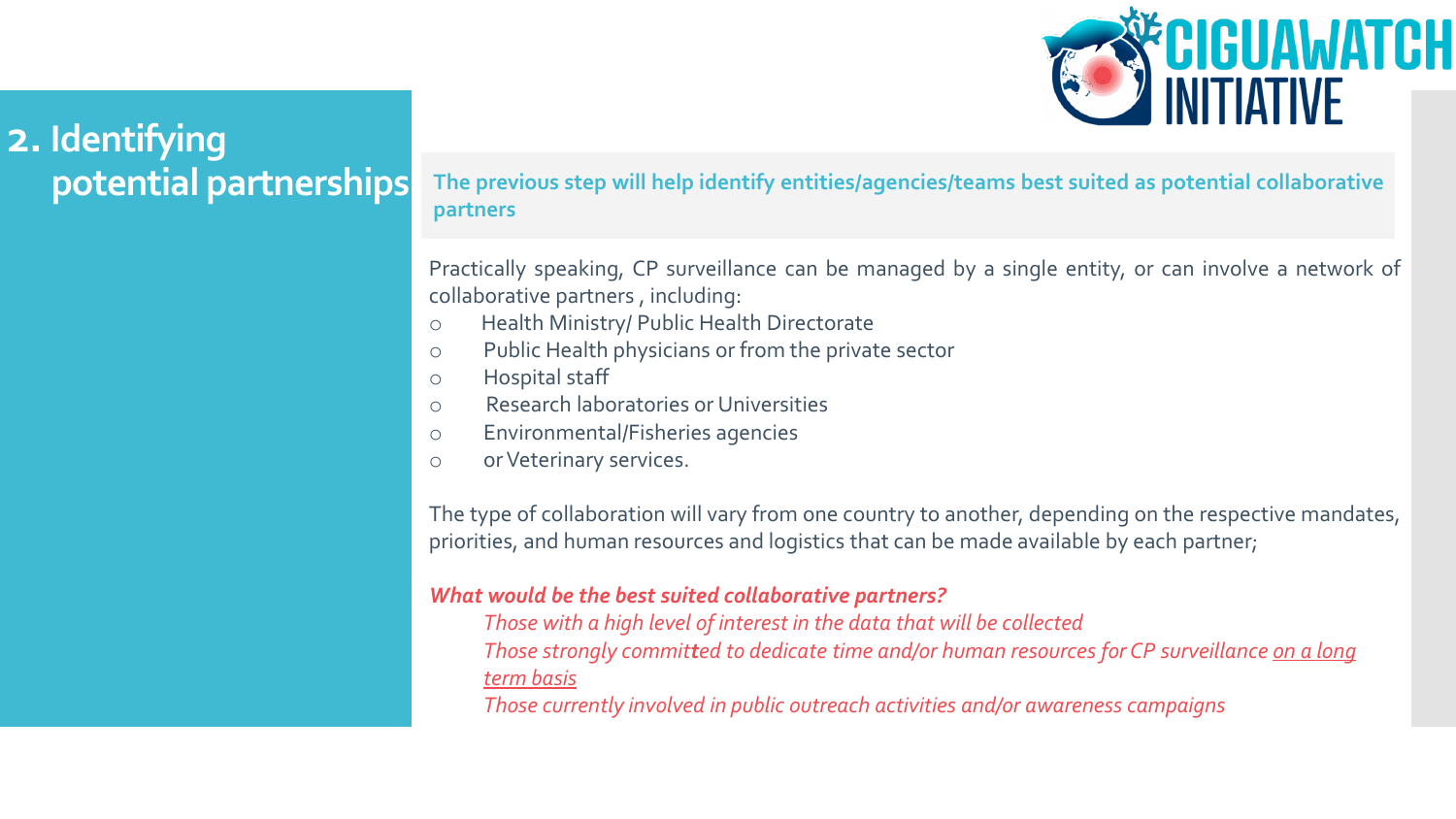*ECIGUAWATCH*<br>2 INITIATIVE

#### **2. Identifying potential partnerships**

Since the CP surveillance program primarily relies on the collection of medical data (*even if dealing with anonymized data*) and requires the participation of health professionals as the main data providers, it is essential that **Health Authorities** be involved, somehow, in this process of identifying/establishing partnerships.

In some instances, Health authorities just don't have enough time or human resources to dedicate to the management of such a program. In this case, this work can be delegated to another entity within the frame of a **task delegation agreement.**

*By way of example: in French Polynesia, the Research Laboratory of Marine Biotoxins of the Institut Louis Malardé (ILM) is in charge of collecting CP cases reports, processing these data and editing an annual report, and communicating with health professionals in the frame of an official agreement signed between the Public Health Directorate of French Polynesia and ILM.*

*NB: If available in your country, involving a research laboratory with a known expertise in ciguatera* toxin detection could represent an added value, as this lab can help confirm a CP diagnosis, or carry out *environmental or laboratory investigations in the context of a poisoning outbreak.*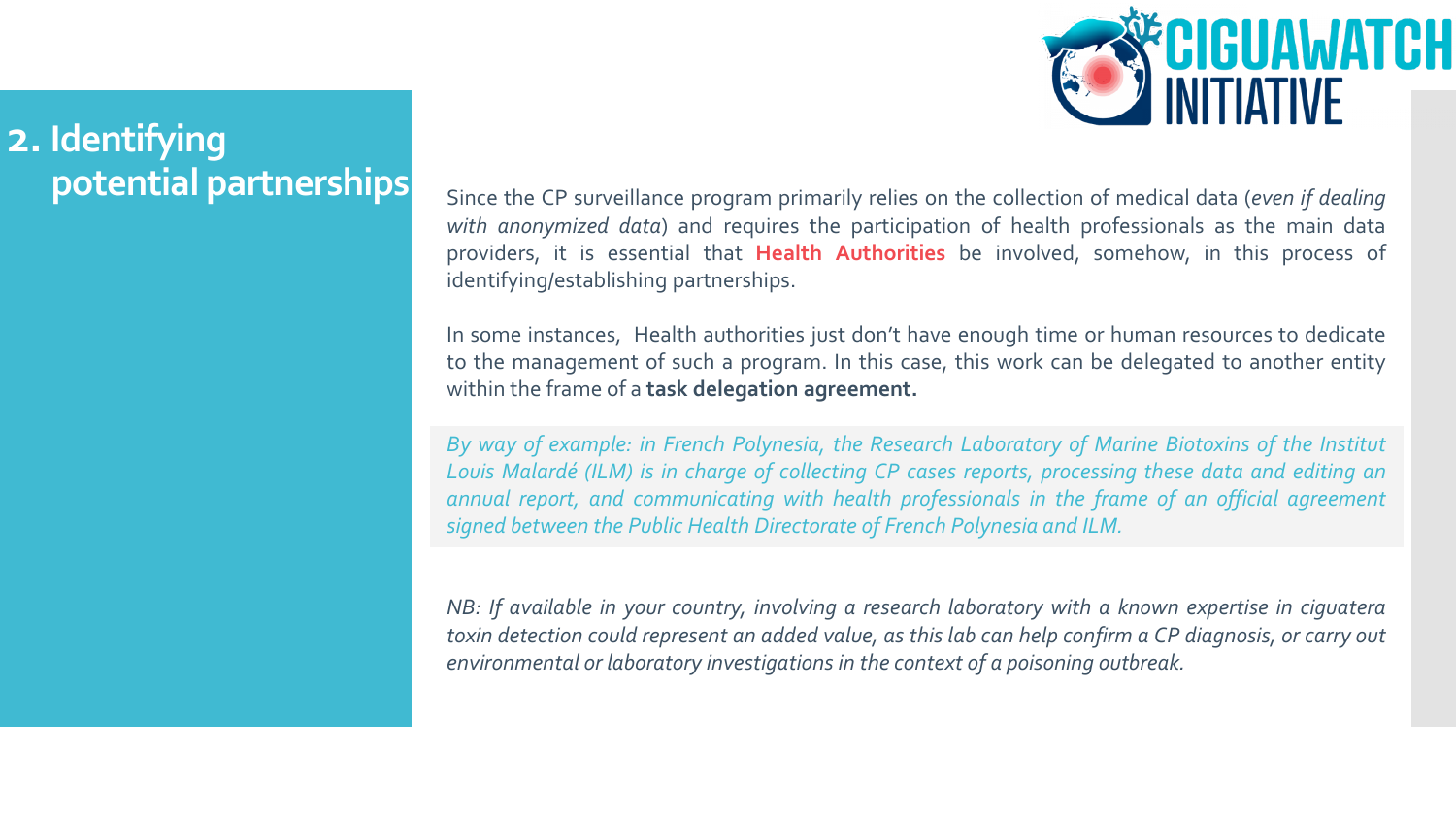

#### **3. Defining the roles and tasks of each of the partners**

**Once the partner(s) has(ve) been duly identified, it is imperative to: 1/ clearly define the respective role(s)/tasks of each of the partners 2/ agree on an appropriate communication circuit between partners**

Here is an example of how tasks can be distributes within partners:

- o **Program supervisor(s):** he will ensure the proper conduction of the different tasks and internal communication, organize regular meetings, contribute/validate reports and data communication at local/ regional and international levels, supervise CP awareness campaigns,…)
- o **Partner(s) responsible for CP data collection**: will provide the different materials and support for CP case reporting, is the focal point for data collection, will ensure the information and communication with health professionals and patients.
- o **Partner(s) responsible for data processing** and alert system in case a CP outbreak or an unusual/atypical poisoning event occurs.
- o **Partner(s) responsible for editing the annual report** and its dissemination at a local, regional and/or international level.

Whenever possible, it is recommended to formalize the established partnership and the task(s) assigned to each of the partners by way of an **official agreement.**

*Depending on the collaborative entities and availability of Human resources assigned to the tasks, a single* person can be in charge of several tasks or, conversely, each task can be managed by several different persons.

N.B.: As soon as the list of the different partners is reached, establish a *mailing list* of all partners involved in the *management of the CP surveillance program.*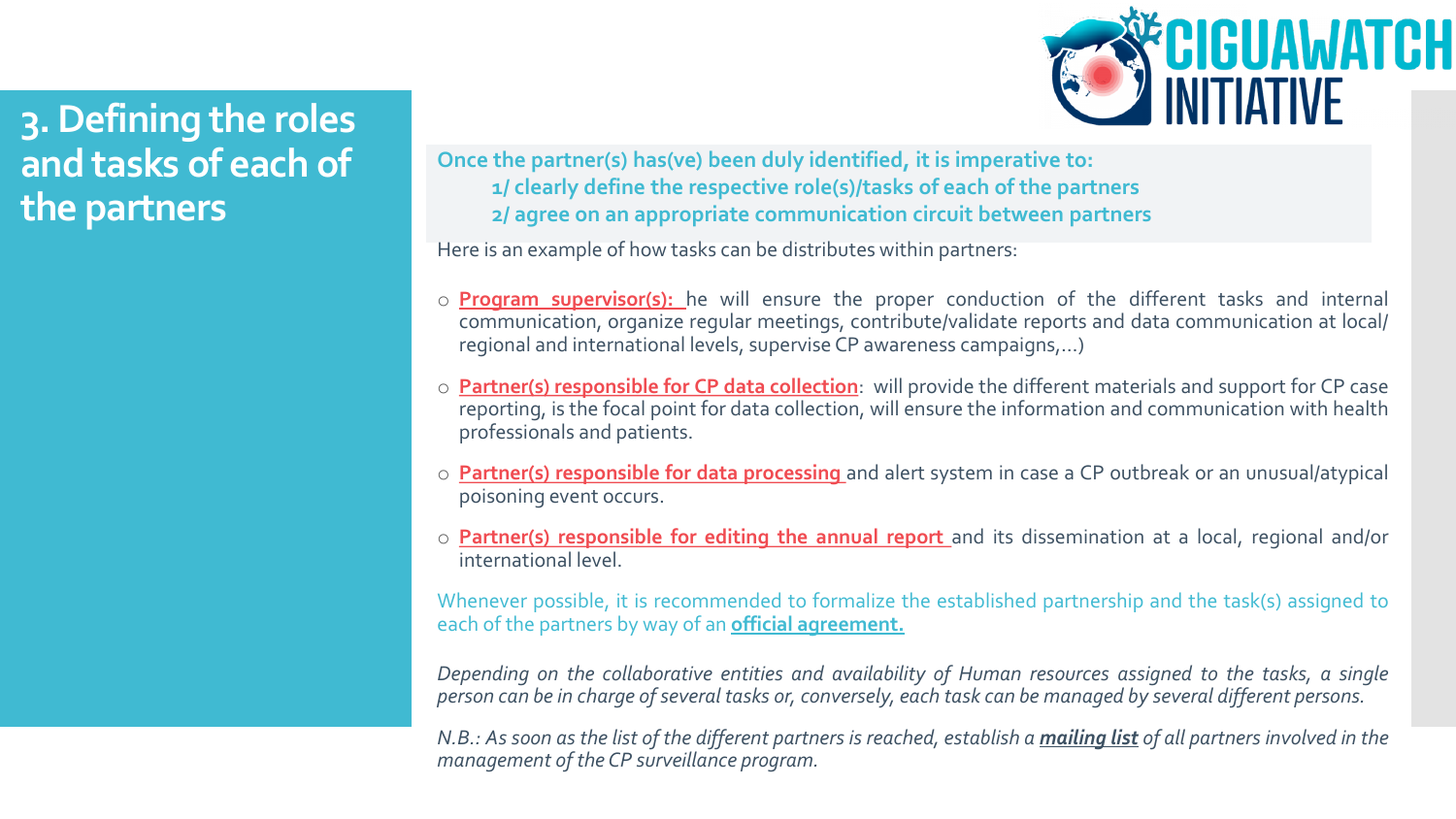#### **3. Defining the roles and tasks of each of the partners**

# **LABORATORY OF HEALTH AGENCIES**<br>MARINE BIOTOXINS

- **Program co-leader**
- **Contributes to the conception of the CP case declaration form and its improvement**
- **Main interlocutor of health professionals and CP patients**
- **Contributes to CP awareness**
- **Collects, stores and processes data**
- **Sends alerts to Health authorities in the event of unusual/atypical poisoning incidents or outbreaks**
- **Edits the annual CP report and contributes to its dissemination**
- **Participates to professional and public outreach meetings**
- **Organizes work meetings on CP**
- **Ensures data dissemination at a local, regional and/or international level.**

- **Program co-leader**
- **Contribute to the conception of the CP case declaration form and its improvement**
- **Contribute to promoting the CP surveillance program among medical structures**
- **Decide to deploy field investigations in case of epidemic peak or unusual CP events**
- **Contribute to the annual CP report drafting and diffusion**
- **Participate to public information**
- **Participate to data communication at local, regional and international levels**
- **Participate and/or organize work meetings.**

#### **MARINE BIOTOXINS MEDICAL STRUCTURES**

- **CP diagnosis in patients**
- **Complete CP case declaration forms**
- **Transmit CP occurrence data to the Laboratory of Marine Toxins (in paper or Excel format)**
- **Liaise patients with the people managing the CP surveillance program**

Example of tasks assigned to the partners involved in the CP epidemiological surveillance program implemented in French Polynesia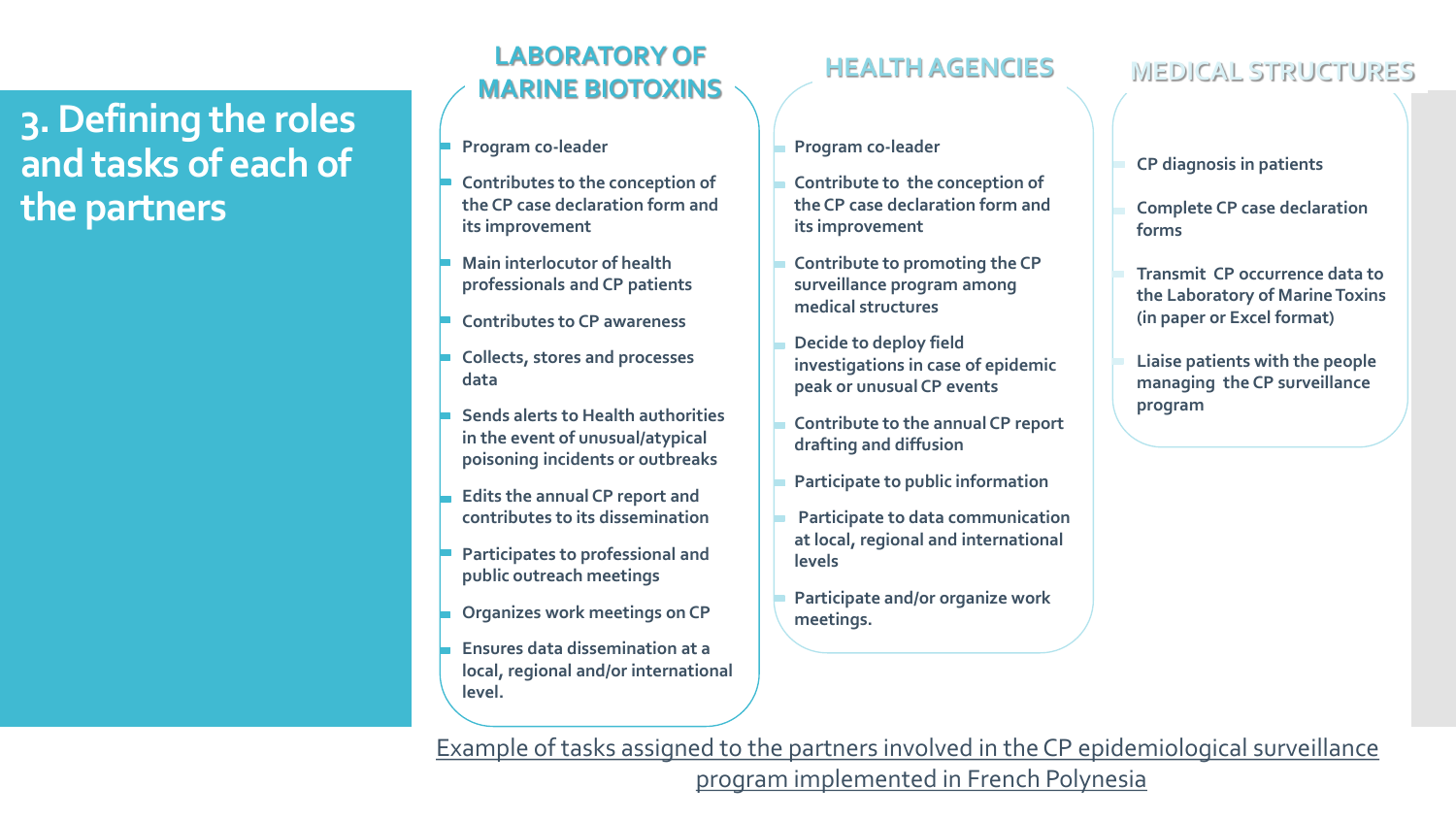

CP surveillance programs exist only in a limited number of countries/regions. Mandatory reporting of CP cases is enforced only in some of these countries (USA, Australia, Hong Kong, *etc*.)

- Making CP cases reporting mandatory is a decision that should be taken at the level of the country
- Whatever the decision, this issue must be discussed early in the process of CP surveillance program implementation with the due authorities, as it may necessitate promulgating/updating local regulations, a process that can take time.

Currently, CP is not a notifiable disease in French Polynesia. To overcome this situation, rising awareness about the importance of keeping accurate records of CP cases occurrences are conducted on a regular basis among healthcare workers.

*"A Healthcare worker convinced of the interest to report CP cases does not need it to be mandatory to Mandatory or not? do so. He will spontaneously declare cases seen in consultation."*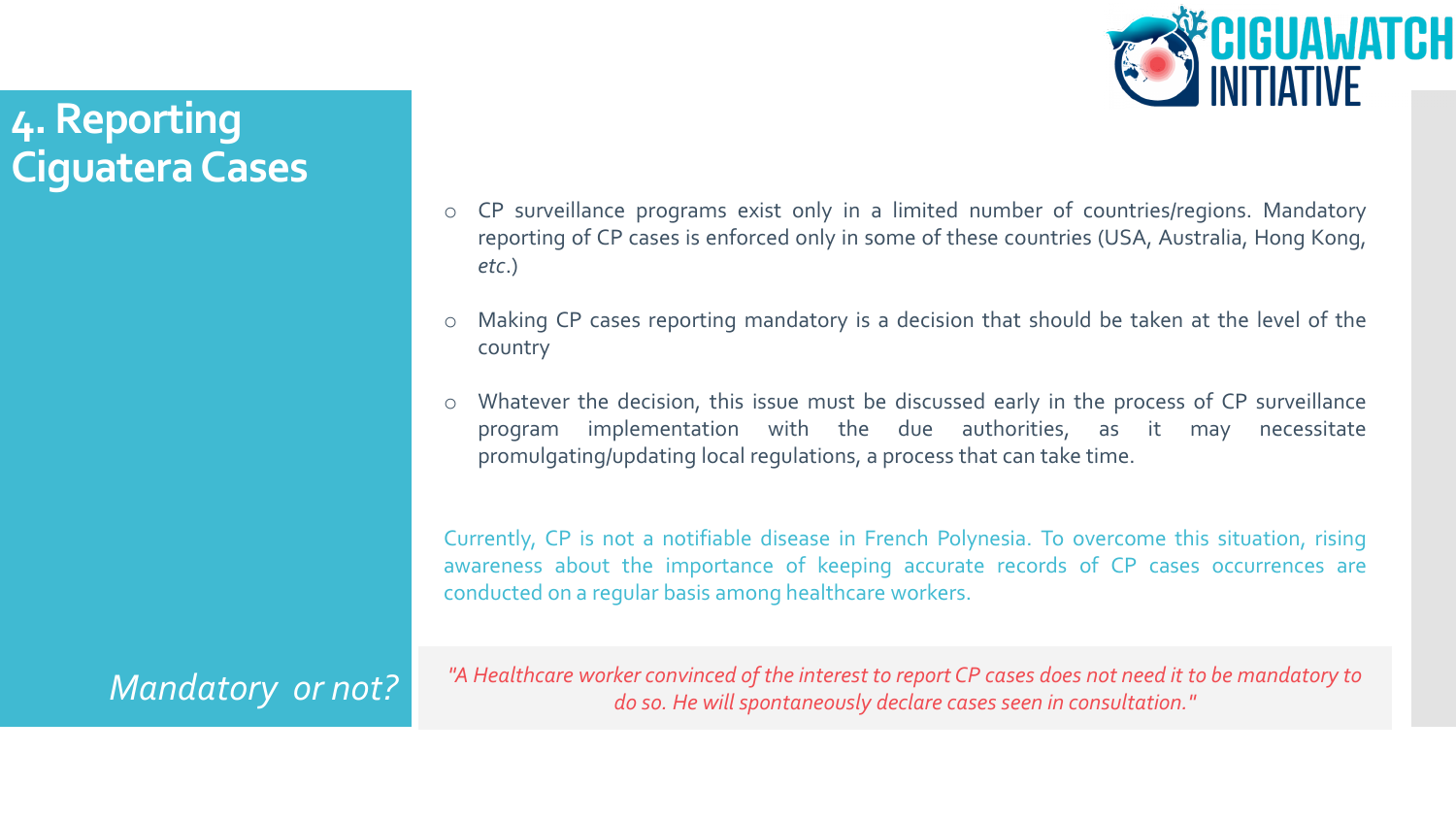

*Data Collection tools*

**Collecting CP data in the Pacific region is often challenging, in light of the wide geographic dispersion of some island groups, their remoteness, the poor availability of internet and IT resources, etc. This highlights the need of resorting to multiple type of reporting media to ensure a comprehensive collection of CP data.**

Several reporting supports can be used in parallel:

- -The online CP reporting platform available at https://ciguawatch.ilm.pf
- Paper forms (in .pdf format) that can be printed and completed manually on site, then transmitted by fax, airmail or email to the team in charge of data collation
- Excel forms that can be completed directly on a computer then transmitted by email
- Direct e-mail exchanges
- Phone calls *(have a blank declaration form ready, so you can directly fill in the information provided by the patient or the staff member of the medical structure)*
- o Whatever the reporting methods selected, make sure to limit risk of data duplication, and collect standardized information to ensure data homogeneity.
- o NB: for some reasons, some health professionals will prefer paper forms over an online reporting of CP cases, and the general public often prefer direct contact, by phone or email, as it gives people the opportunity to ask for specific questions about their poisoning.
- o **There is no ideal option. Let people choose their preferred reporting media.**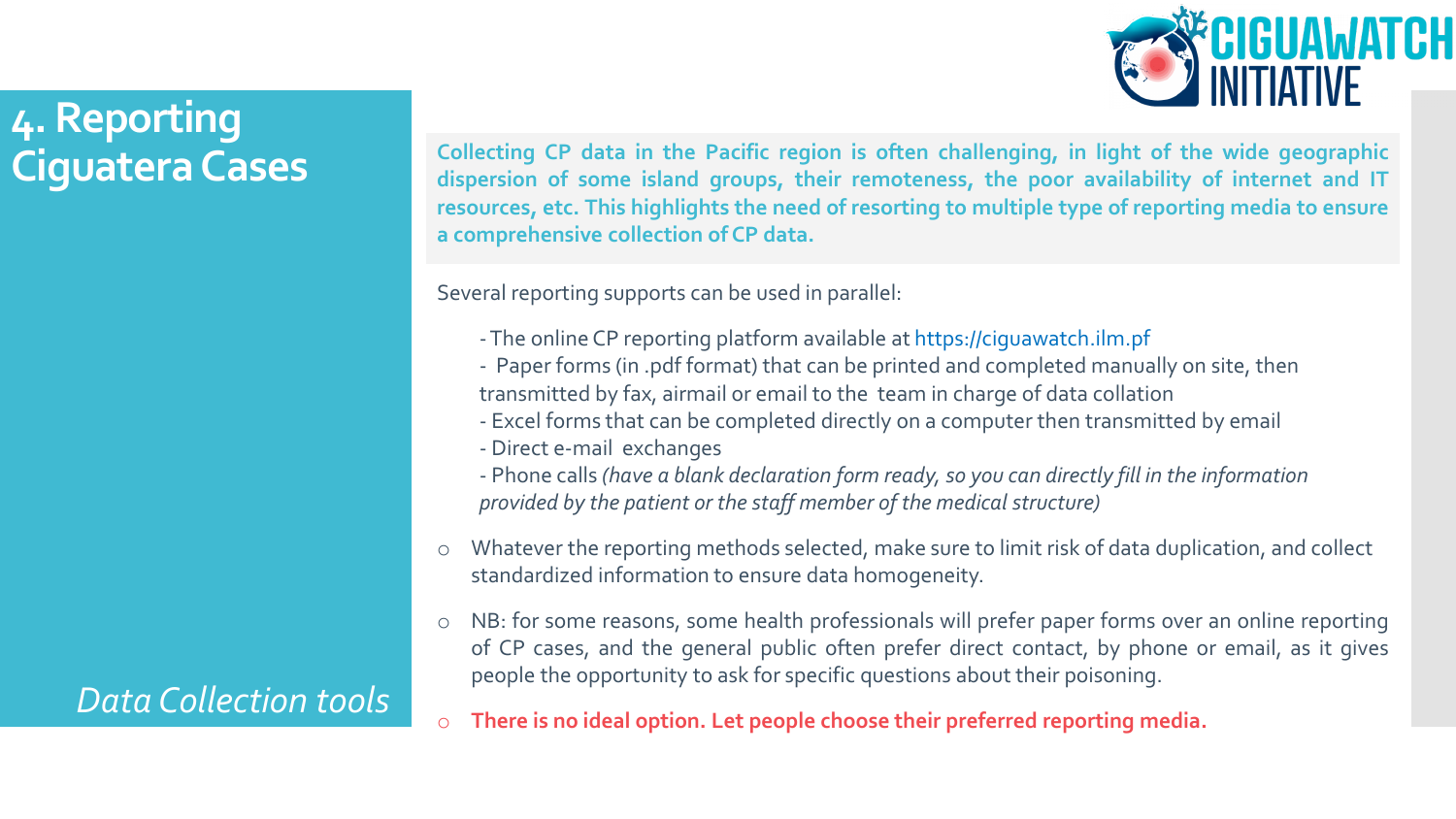

o **The Ciguawatch online reporting system**

The **Ciguawatch platform** proposes an online CP reporting system along with various data management tools, such as an automatized processing of the data, which can in turn be directly viewed in the form of an interactive dashboard.

The online declaration form includes different sections:

- 1. Personal information & poisoning context
- 2. Marine product(s) responsible for the poisoning invent (and fishing area if available)
- Diagnosis context
- 4. Clinical data
- 5. Additional observations
- o All information can be provided anonymously
- o No need to create a specific account to report a case
- Possibility to download the report once completed
- o Available 24H/7D
- Data stored on a secure server with restricted access

|                            |                                                | A Report a case<br><b>Dashboard</b> |              |
|----------------------------|------------------------------------------------|-------------------------------------|--------------|
|                            | 1. Personal information & intoxication context |                                     |              |
|                            | Personal informations and cfp context          |                                     |              |
| Your name                  |                                                |                                     |              |
| Your e-mail                |                                                |                                     |              |
|                            |                                                |                                     |              |
| The intoxicated person is: | Personal informations and cfp context          |                                     | $\checkmark$ |
| Gender                     |                                                |                                     | $\checkmark$ |

Ciguatera Poisoning cases

#### *Data Collection tools*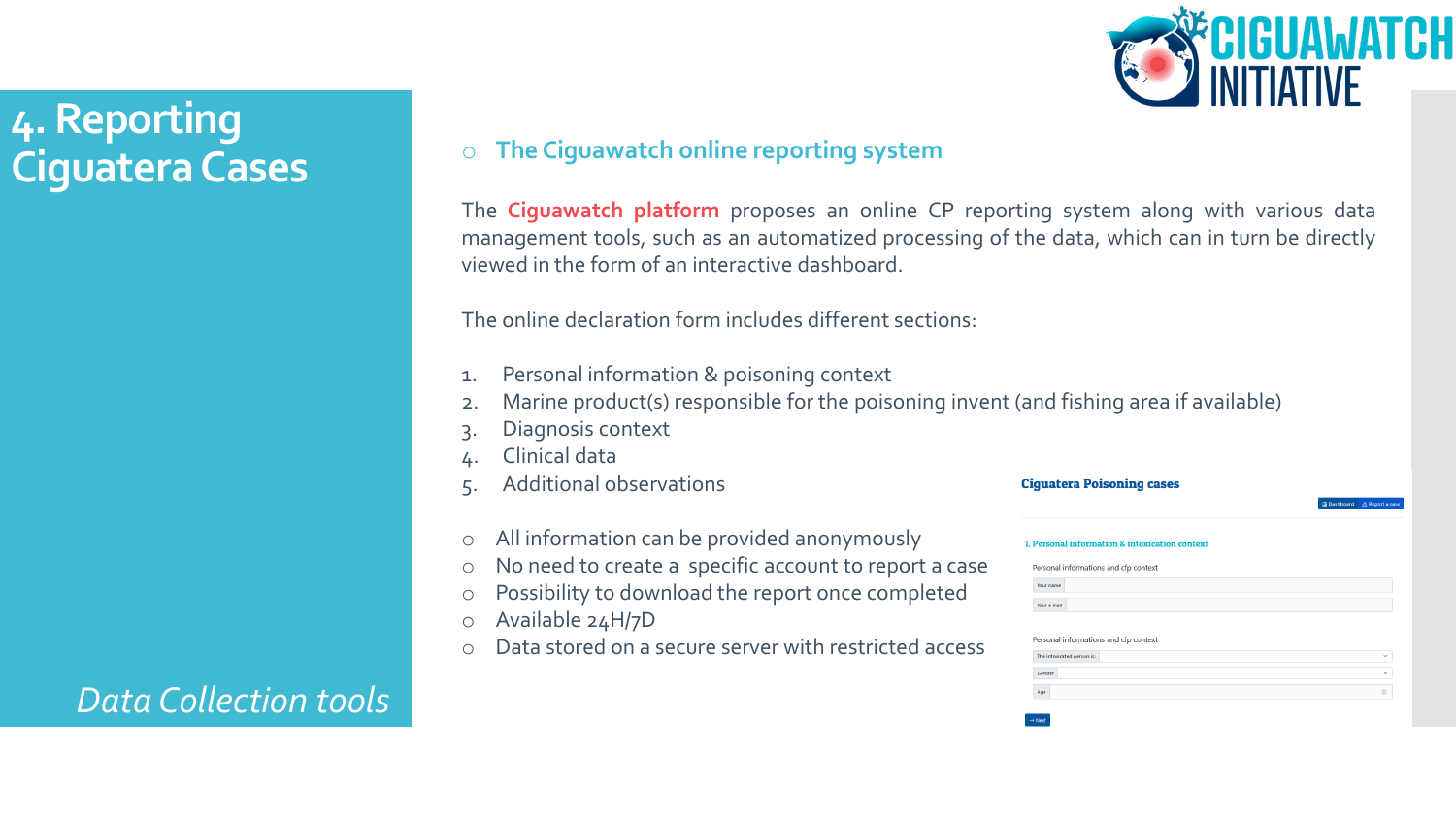# **CIGUAWATCH<br>NITIATIVE**

# **4. Reporting Ciguatera Cases**

**Who can use the online reporting system of the Ciguawatch platform?**

- Although the Ciguawatch CP reporting system is primarily intended for public health professionals, it is also available in free access to any one wishing to report a CP case (private physicians or nurses, fishermen, consumers, etc.).
- The amount of information collected can help discriminate data provided by medical staff from data reported by the general public, useful for further data interpretation and validation
- The decision to include data provided directly by non medical persons belongs to each country.
- Alternatively, some countries may choose to limit the access to their national online platform to health professionals only as a first step, then subsequently open the platform to the general public as they get more and more familiar with the reporting system and data management.

*In French Polynesia, the CP online reporting system is open to the general public since 2015.*

#### *Data Collection tools*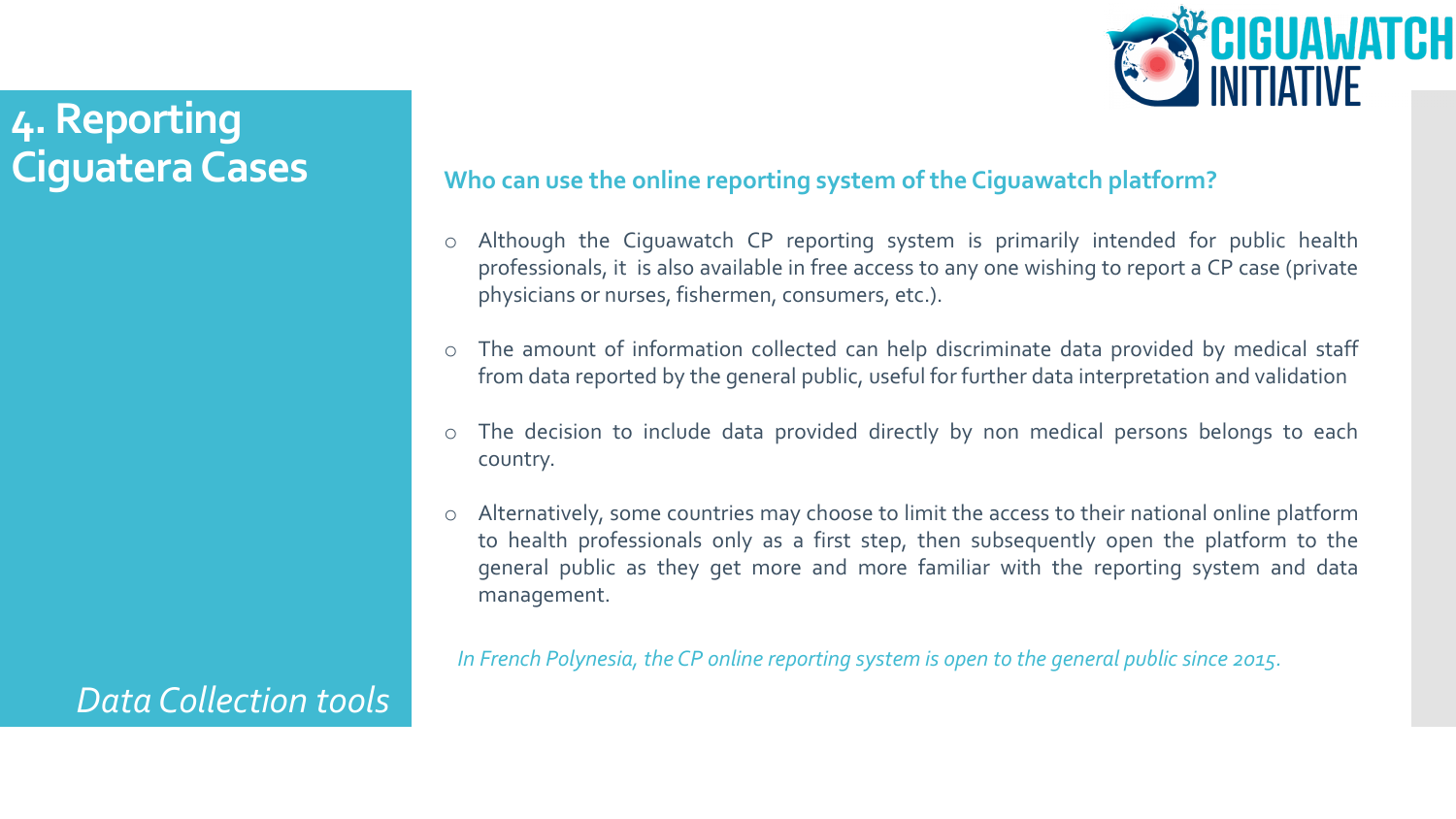

#### **Paper forms and Excel table**

Due to the current IT limitations encountered by many Pacific islands which potentially limits access to the online reporting system, it is crucial to propose/maintain alternate reporting media.

- o We strongly invite you to edit a Pdf and/or Excel versions of the online declaration form, that can be completed manually or using a computer, then transmitted to the surveillance program DF Data Manager, by fax, airmail or email
- o The Pdf and Excel forms should be accompanied by a **clear and simplified map**, to allow indications of the areas where the toxic fish/marine organism has been caught.

For large countries/regions, it is suggested to divide the territory into several sub-regions.

*In the case of French Polynesia, about sixty different paper and Excel forms (one for each of the 68 inhabited islands) are currently available*

- o Make sure the questionnaire fits on **one page** and can be **clearly read** when printed in black and white.
- o Note that one form correspond to one case.

#### *Data Collection tools*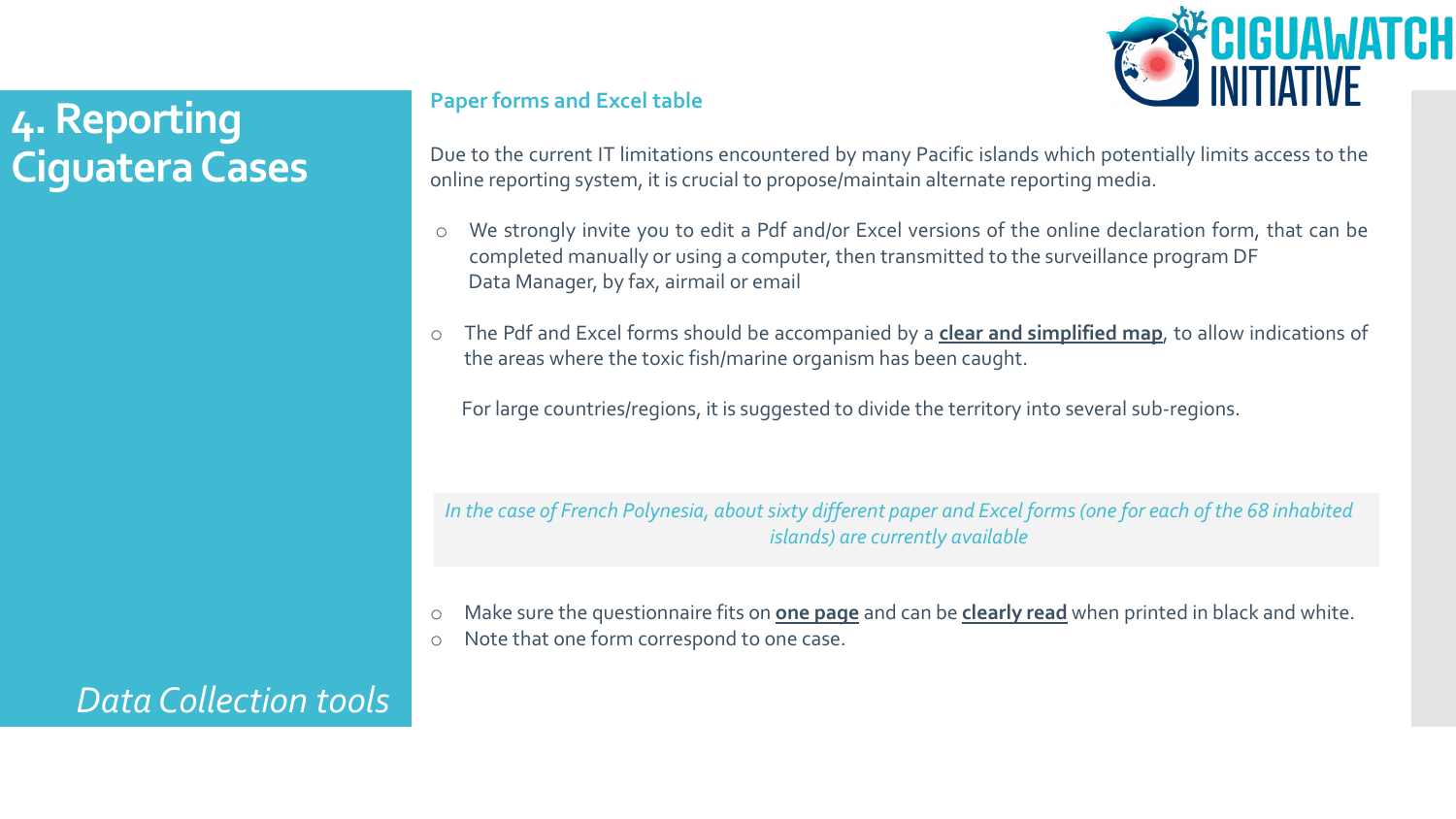

#### **CONTACT INFORMATION**

Health structures/physicians participating to the CP surveillance program should be aware of where and who to send their declaration forms and should also know who is the focal point likely to provide additional information on the ongoing surveillance program.

=> The identity and contact details of the entity (or individual) in charge of the CP surveillance program and data collation must be **explicitly** mentioned on each reporting form.

#### **DATA ANONYMIZATION**

When reporting a CP case online, declarants are free to provide their name and email contact

*In French Polynesia, as data are centralized and further processed at the Laboratory of Marine Biotoxins, CP case reports issued by medical structures are systematically anonymized prior to their transmission to ILM.*

In the event additional information is needed for further investigations, it is recommended to contact the medical staff who issued the reporting form.

If a direct contact with the patient is required, CP surveillance program managers must obtain the patient's consent.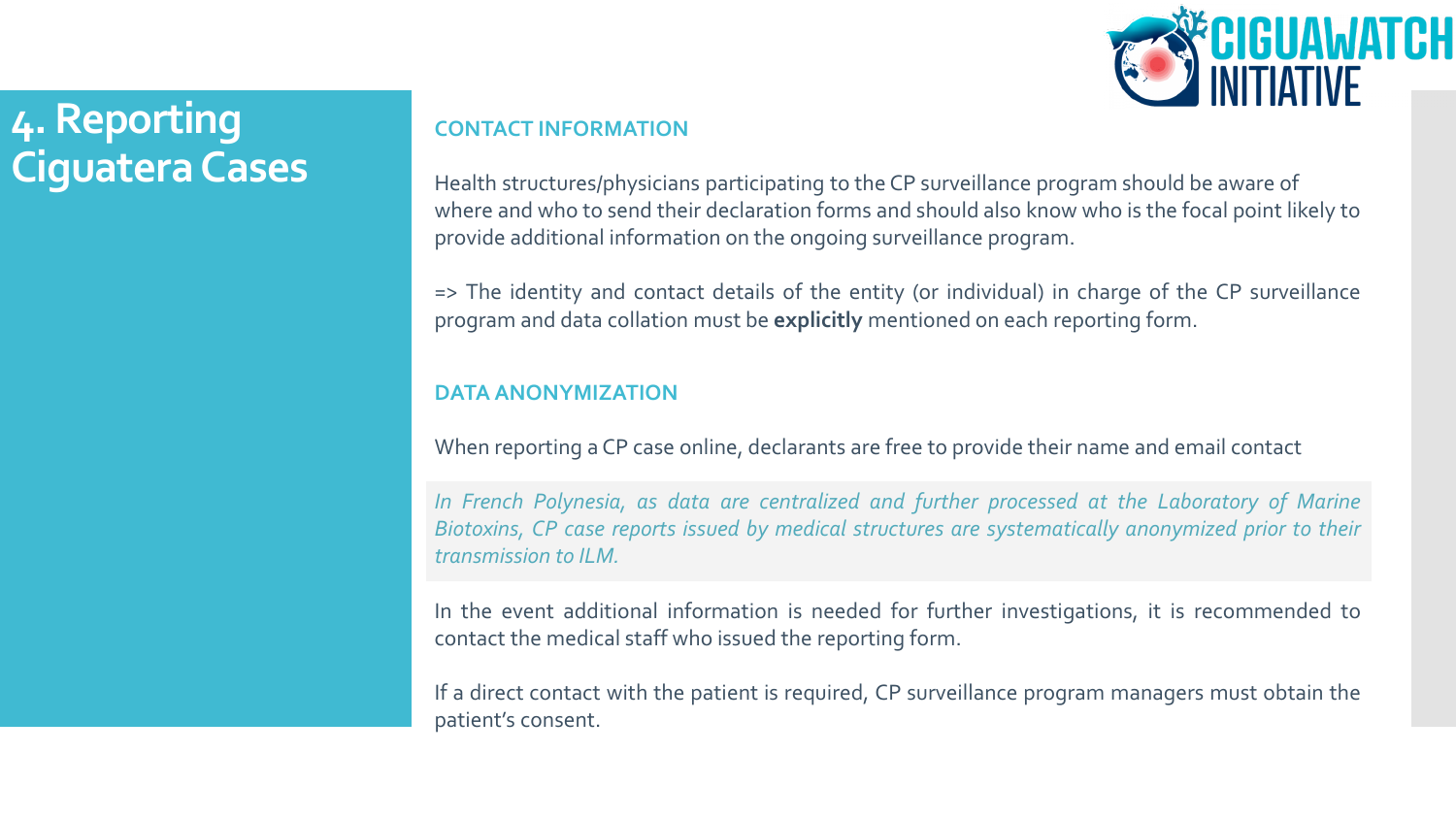

# **5. Managing Ciguatera data**

- o CP data are collected on a daily basis throughout the year, with likely seasonal fluctuations, thus requiring constant availability and regular data processing efforts, most notably during a peak of an outbreak.
- o Countries who will use different media for data collection must ensure that all the documents **are centralized at the same address/ email/ phone contact.**
- o One essential role of the **National CP Data Manager** is 1/ to gather all collected data and 2/ feed these data onto the online reporting system so to build a unique, updated database.
- o This work can be done as the paper forms/emails/phone calls are received, on a daily or weekly basis.
- o It is recommended to keep a scanned version of the paper forms and store your Data on a secured server with restricted access.
- o A statistical analysis of the data can be performed once or twice a year, or more frequently in response to special queries from Health agencies or local authorities. This task may require involving *ad hoc* personnel or additional human power.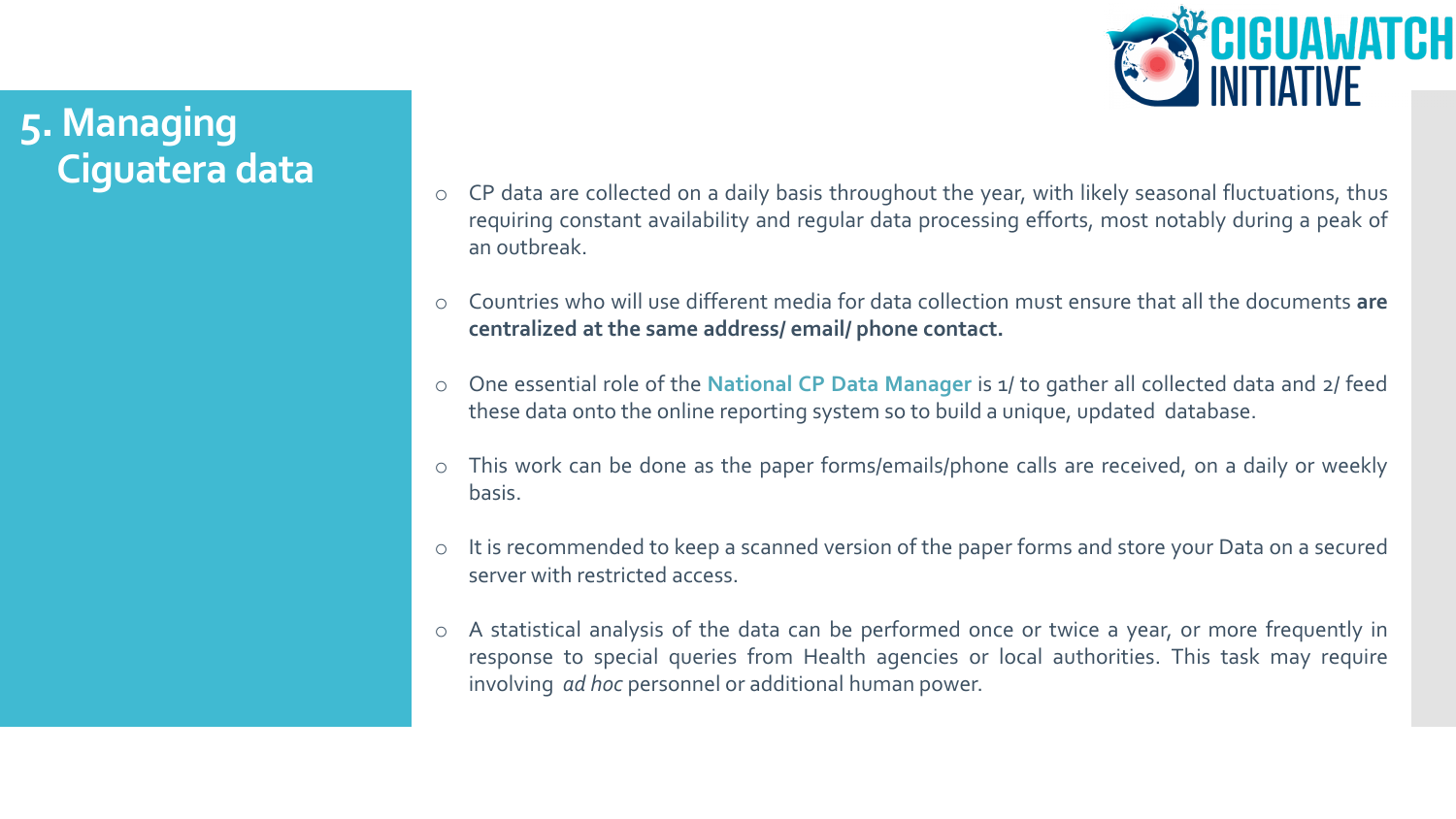

Example of CP data management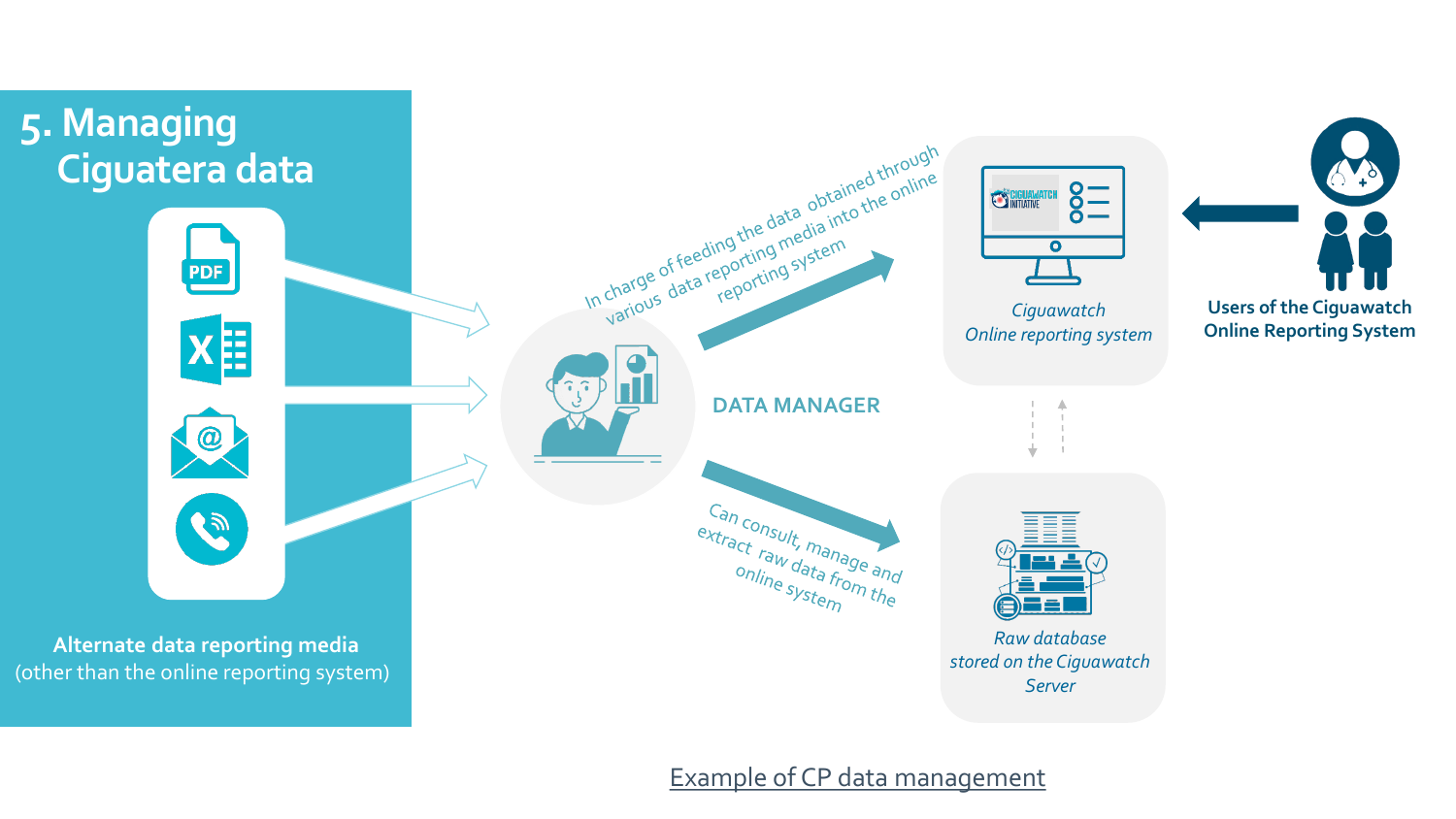

# **5. Managing Ciguatera data**

**Analysis of CP data generally covers the following topics :**

•**Total number of CP cases declared annually** (*for the whole country, or by archipelago, island or medical structures*)

•**Total number of CP cases declared monthly** (*to assess a potential seasonal trend in CP cases, or evaluate the potential impacts of climatic and/or anthropogenic disturbances on CP occurrence, such as cyclones, mass fish mortality events, coral bleaching episodes, etc.*)

•**Trends of CP cases number and I.R. over the years**(I.R.= number of CP cases/10,000 inhab.).

• **Number of isolated cases as opposed to collective poisonings / large disease clusters** *(i.e. when two or more consumers are involved in the same poisoning event)*

•**"TOP 10" of the marine products most frequently involved in CP poisonings** (*for the whole country, or by region, archipelago or island*)

- **Fatal cases** *vs.* **hospitalized cases** *vs.* **ambulatory cases** (*to assess the severity degree of CP cases)*
- **Patients' CP history** i.e. the number of previous ciguatera poisonings experienced by a patient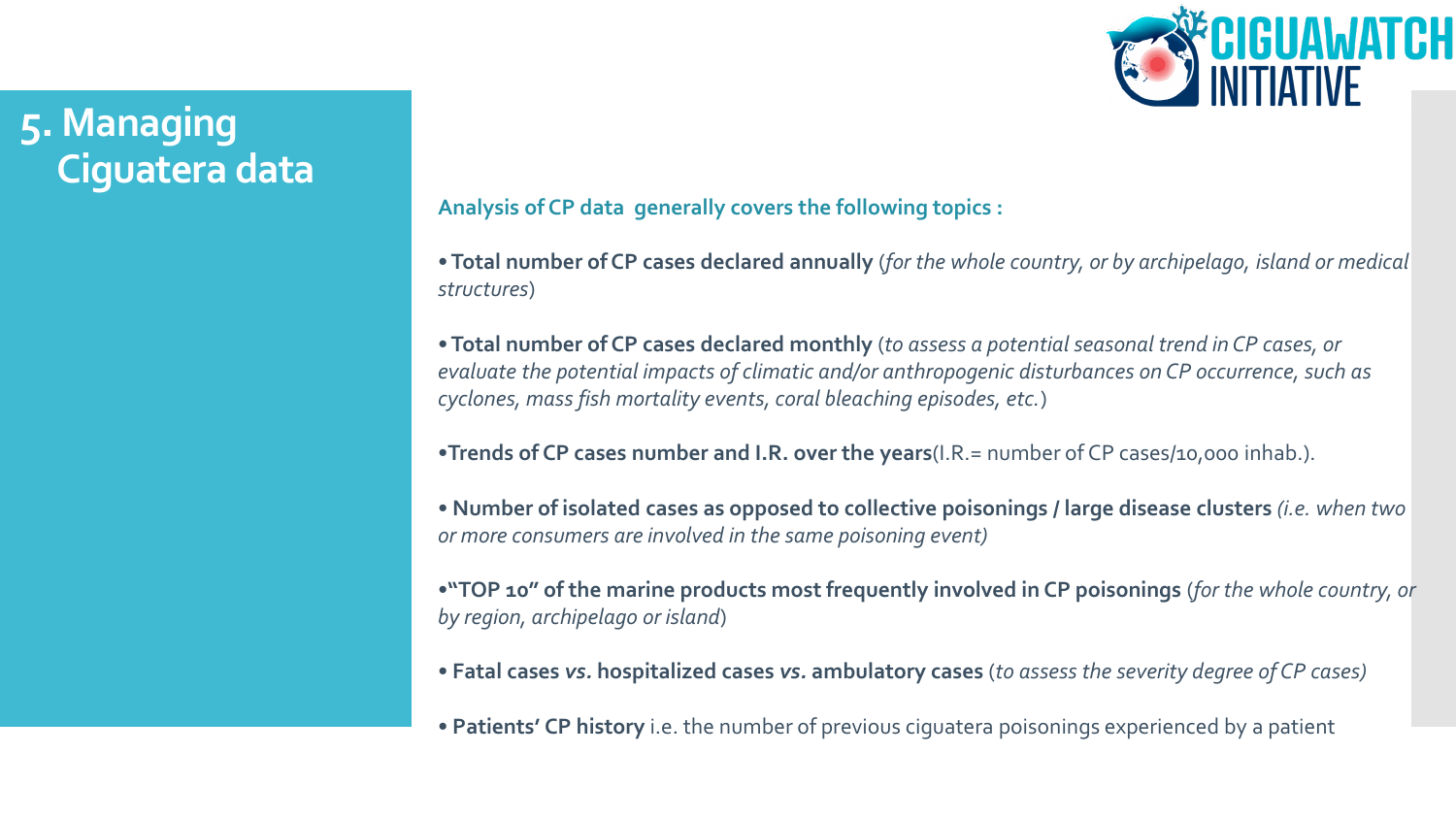# **5. Managing Ciguatera data**



**Managing CP data using the Ciguawatch Dashboard.**

- o The Dashboard Administration System of the Ciguawatch Platform allows direct modifications of a CP report.
- o Only the National CP Data Manager (NDM) is granted access to this space and can further modify/ delete outliers.
- o Once connected, the NDM can select the CP reports of interest with the help of filters (for instance, CP data by years) .
- o After selecting a specific report, the NDM have access to all the information filled in and can modify them as necessary.
- o Note that for the overall management and statistical analysis of complete datasets, a table containing all the raw data can be downloaded from the Dashboard Administration System.

*Please contact us to be granted access to the Dashboard Administration System*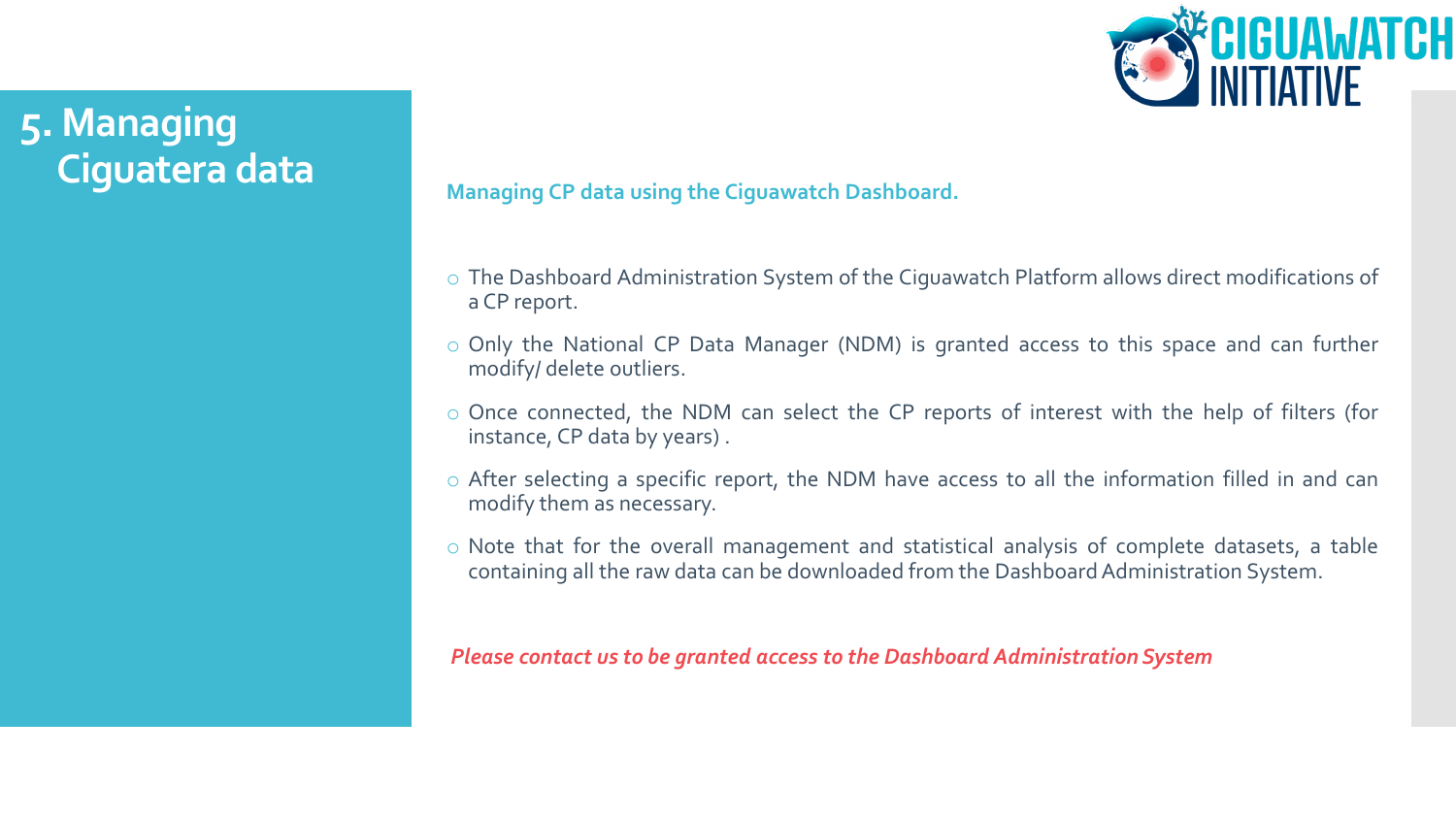

**6. Informing and Rising Awareness among Potential Participants to the reporting program**

- o Once the national CP surveillance program is on the tracks, information and awareness campaigns should be initiated to inform/rise awareness among medical structures and basically anyone likely to be interested in participating to this program.
- o This may require an official letter from Health authorities widely disseminated by e-mail or postal mail, or through information flyers, booklets and/or public meetings.
- o Awareness campaigns could also be conducted in the form of side events at medical, scientific, meetings/workshops, or through medical forums.
- o The use of local media (TV, Radio, Newspapers, social media…) to reach the targeted audience could be another option.
- o Provide all the supports available for CP data collection (*link to the online reporting system, blank form (pdf), Excel table, etc*) and let the audience choose their preferred reporting media, but clearly notify that there is no need to duplicate the same information on different supports.
- o In the event reporting CP cases is mandatory in your country, provide the official decrees to the audience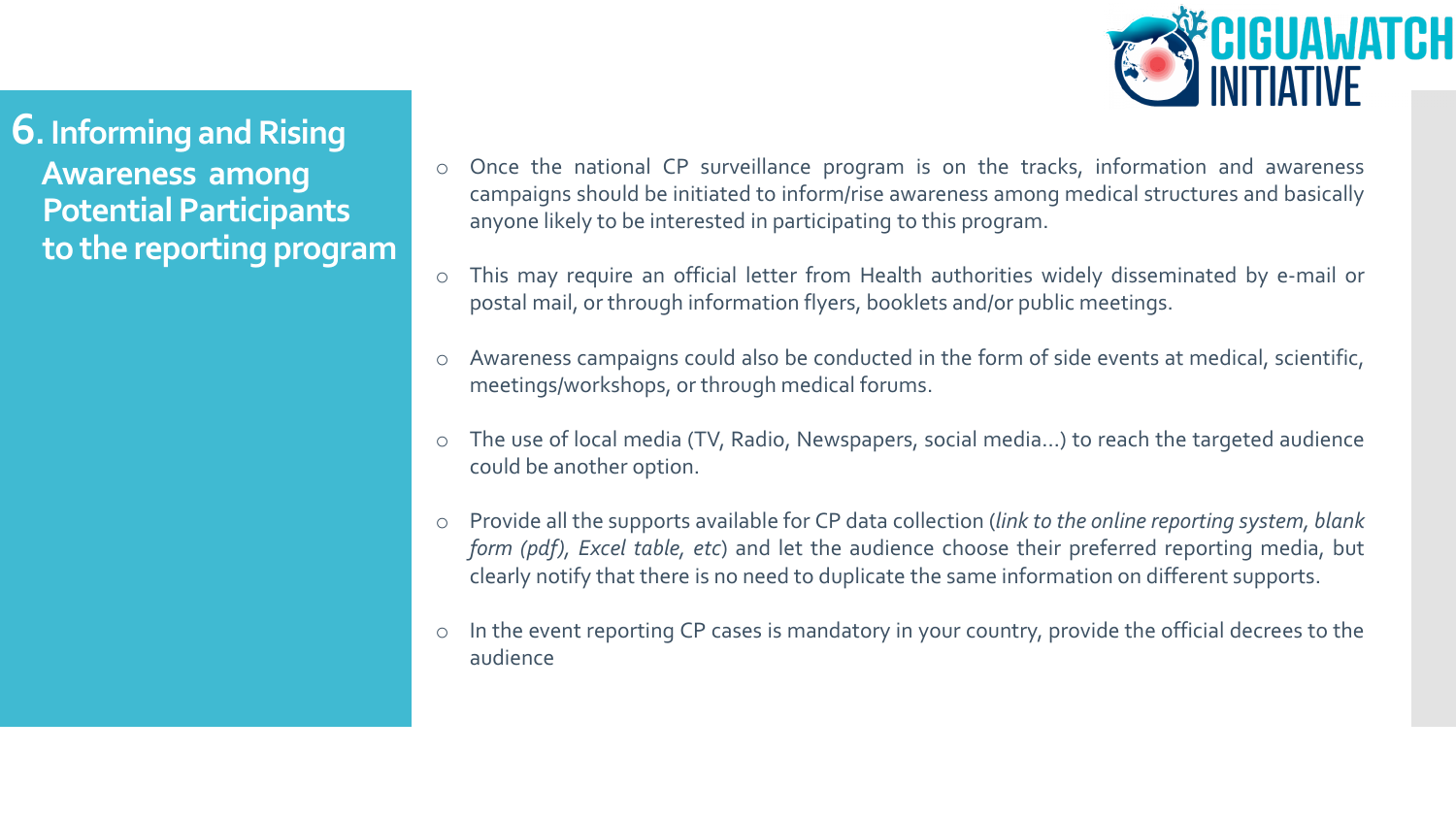

**To ensure a sustainable CP surveillance program and encourage data collection especially among medical professionals, it is ESSENTIAL to show that all the efforts dedicated to collect and share these data are of real use to the community.**

- o Whether the reporting of CP cases is mandatory or not in your country, it is important to keep in mind that the persons who provide CP data (mainly heath professionals), does it on a voluntary basis
- o Therefore, it is important to provide them with regular feedbacks on how their data are exploited.
- o This also applies to the general public willing to declare their poisoning directly on the online reporting system.
- o To this end, you currently have two tools at your disposal:
	- the CPAnnual Reports
	- the interactive Dashboard accessible through the Ciguawatch platform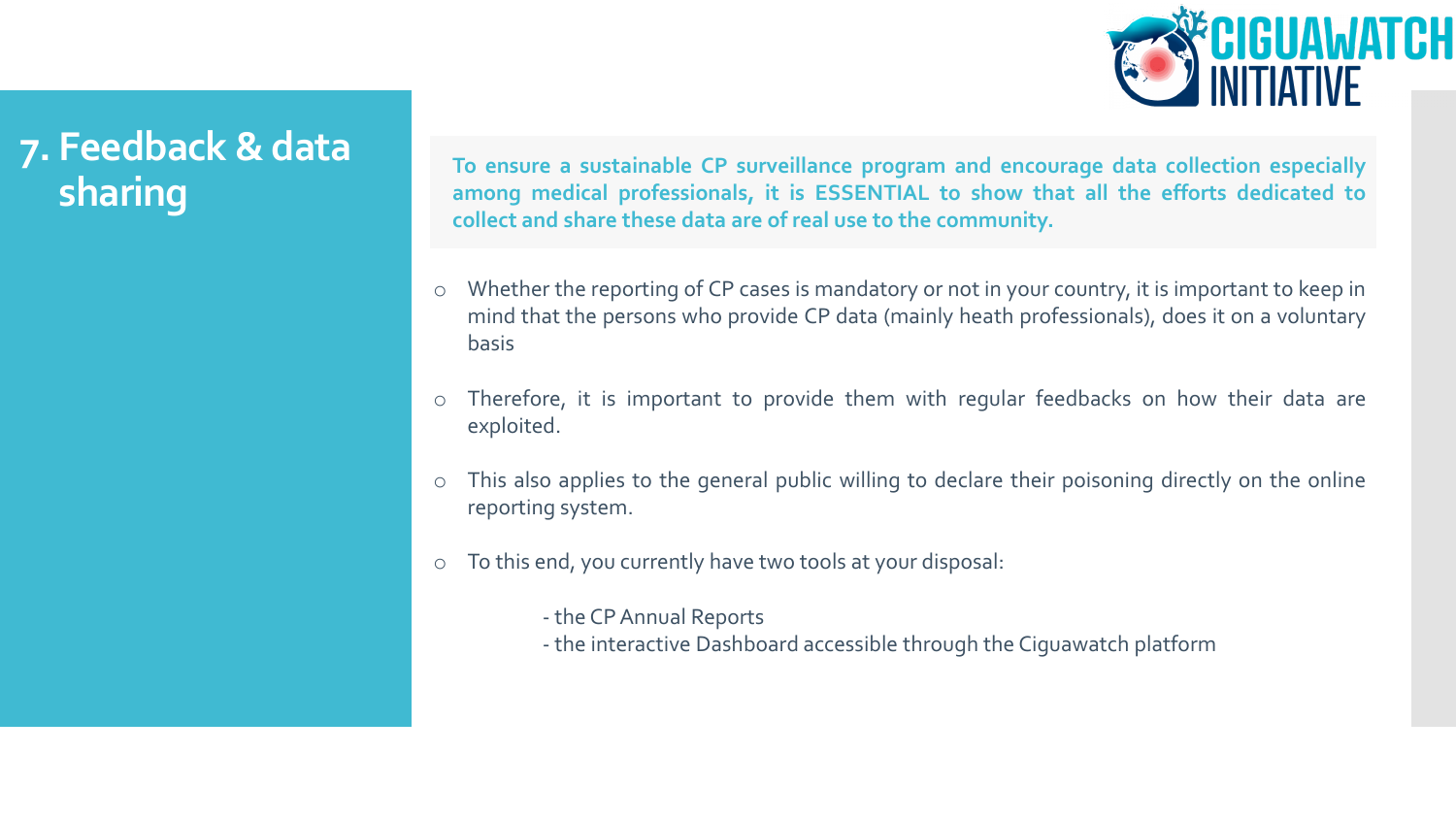

*CP Annual Reports*

- o Providing an annual report on the CP status of your country is usually sufficient. However, an intermediary report can prove necessary for instance in the event of a mass CP outbreak.
- o This report, based on the analyses of data collected during the past 12 months, is a valuable decision-making tool for local authorities with regards to CP risk management. This report should be transmitted in priority to Health Ministry/Public Health Directorate, hospitals/medical structures, Fisheries Agencies, as well as to all the participants who currently contribute to the surveillance program.
- o This report can also serve as a useful information support for the general public. It is therefore recommended, to make it widely available with the prior consent of the due authorities.
- o This document should be concise, written in a comprehensible manner to reach a wide audience, and easy to share and print (*e.g. with a limited number of pages, acceptable size file so it can be easily sent by email*).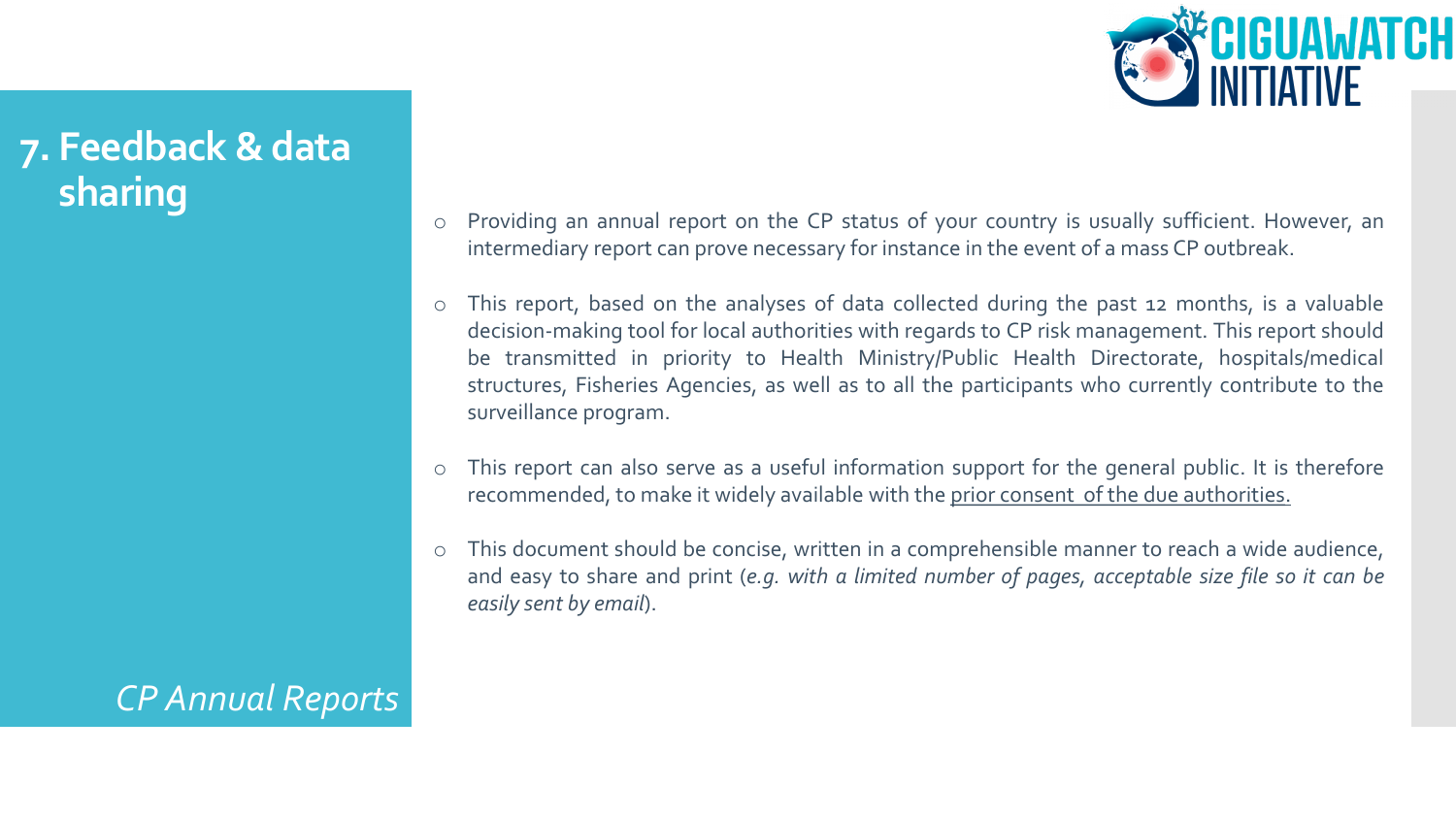

*CP Annual Reports*

o First, make sure all the data collected during the past year from the different reporting media (*paper forms, Excel docs, e-mail exchanges, phone calls, etc.*) have been integrated in the online reporting system.

- o This database should be the **sole source** of information used for CP data exploitation, in order to avoid multiplying data sets from different origins.
- o Only the NDM is granted access to this database and can download raw data set from the platform.

re *work, although time-consuming, can be useful as it provides an opportunity to (i) discuss potential Priori to the statistical analysis of your dataset, it is highly recommended to touch base with each (participating) medical structures (by phone or email), to ensure no reports are actually missing. This areas for improvement in the reporting process or (ii) understand why some structures do not participate to the ongoing surveillance program.*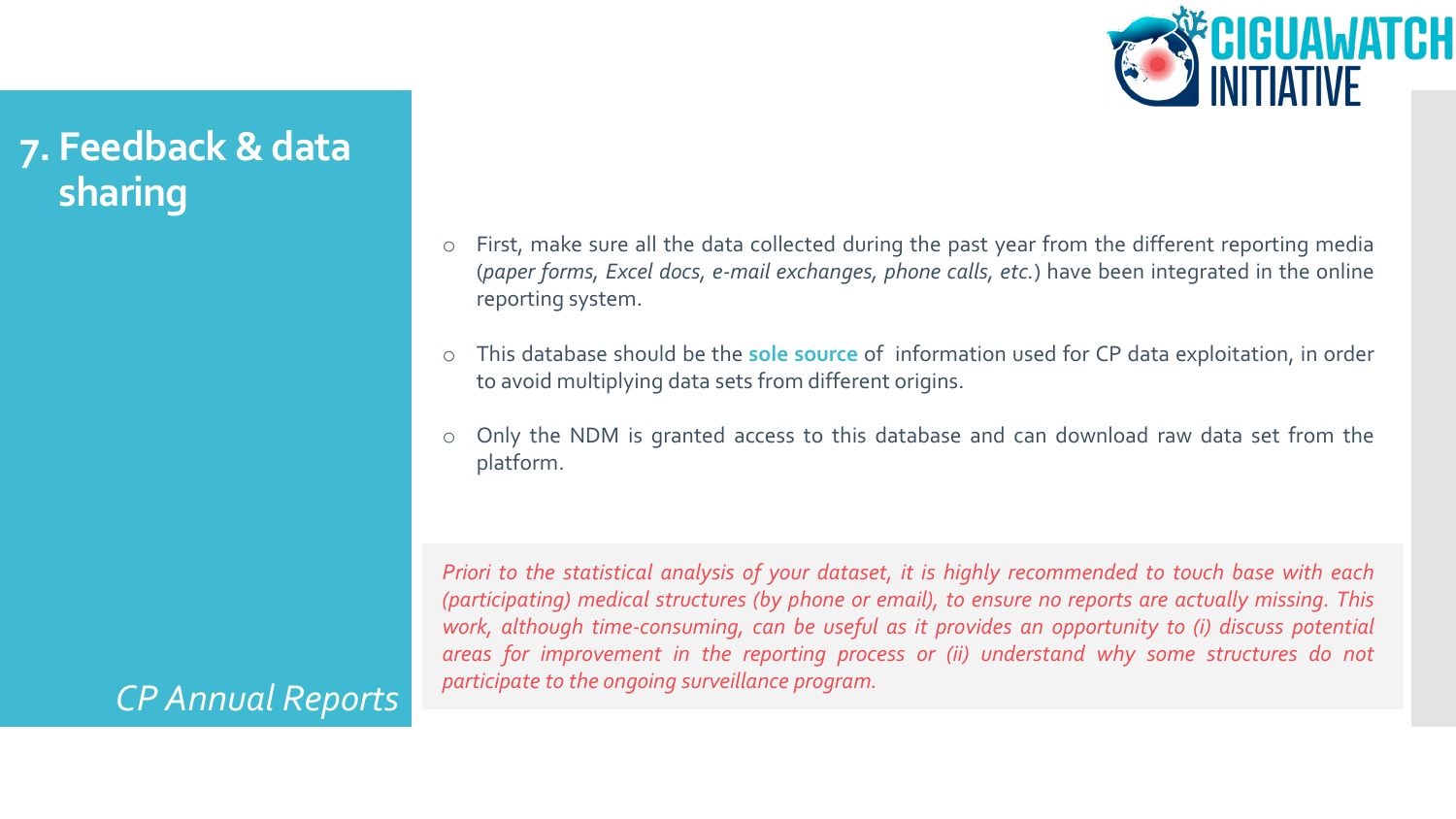

#### **Data presentation format:**

- o Prefer graphics and figures to long text descriptions.
- o Each time a species name is mentioned, it is recommended to provide both the scientific and local/common names along with a picture of fish specimens if available.
- o Do not hesitate to call on a national/international CP expert, to assist you in drafting recommendations.
- o Also consider translating the report in local language(s) as the needs dictate.

*CP Annual Reports*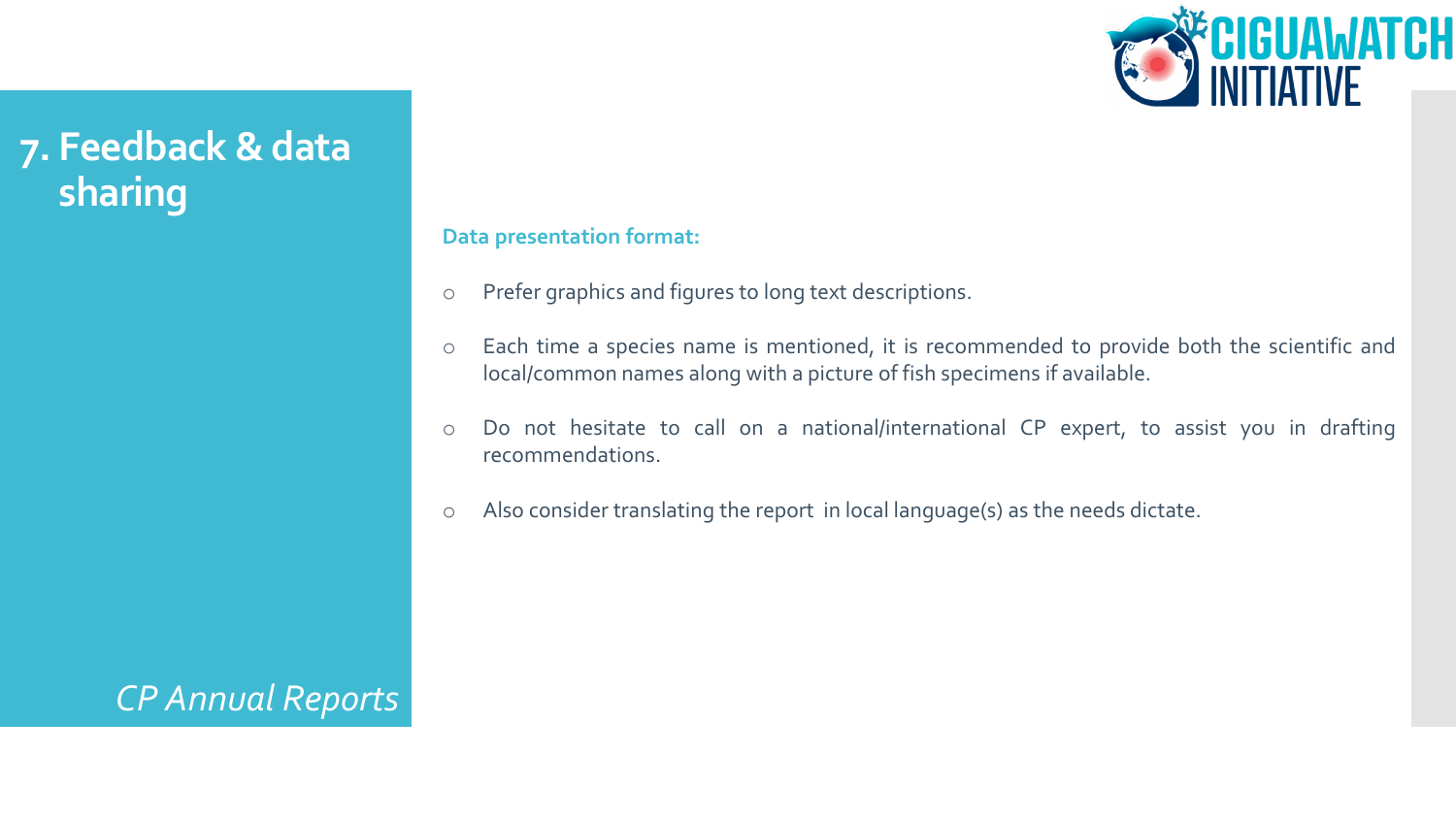

#### **CP report content:**

- o There is no need to populate the report with too many data.
- o Inform the audience on their possibility to obtain more specific and detailed information, on demand.

The main piece of information provided generally concerns:

- o Annual trends of CP
- Monthly CP incidence rates
- o Total number of cases and CP events per island and archipelago
- Cp case distribution by age and sex
- o The context of poisoning : isolated cases vs. collective poisoning vs. large disease clusters
- History of previous ciguatera vs first ciguatera poisoning
- o Fish species or marine organisms involved
- Parts of the fish consumed
- o List of symptoms
- Number of hospitalized cases
- o Number of fatal cases

In any case, the content of this report must be defined **beforehand** with Health authorities and/or decision-makers.

#### *CP Annual Reports*

*N.B.: Over the years, the list of persons and organisms wishing to receive the annual report will likely increase. It is recommended to establish a mailing list with their contact details, to be updated on a regular basis*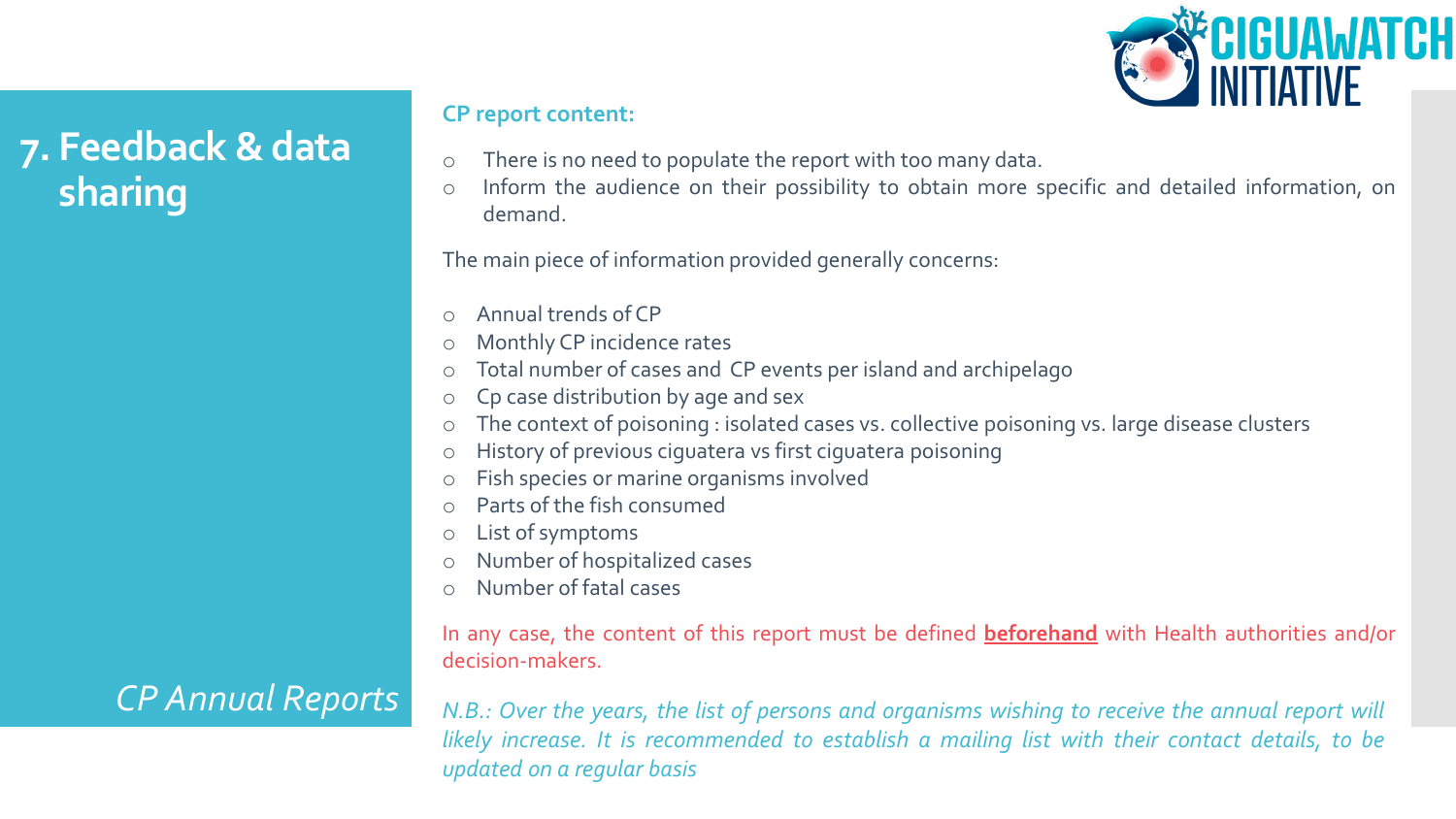

*The Ciguawatch CP Dashboard* 

#### *CP data at a glance* **using the Ciguawatch CP Dashboard.**

- o The Ciguawatch CP Dashboard was developed in order to provide an interactive and userfriendly overview of the CP status of countries from the South Pacific region.
- o This tool is based on the automatized treatment of data entered onto the online reporting system, thus offering an access to the most recent CP data available within the region.
- o This tool is a practical illustration of how the information shared by data providers can be quickly exploited and made available for the rest of the community. Indeed, once a CP report is validated, the information it contains are directly integrated and shown on the Dashboard's interactive map and graphs.
- o If necessary, the NDM is given the possibility to modify individual reports using the Dashboard Administration System.
- o Filters are available to facilitate specific searches.

**Sharing the link of this Dashboard may be a good tool to incite medical professionals and the general public to actively participate to CP case reporting programs.**

**As more and more data are continuously entered onto the CIGUAWATCH online reporting system, the dashboard content will expand and gain in accuracy.**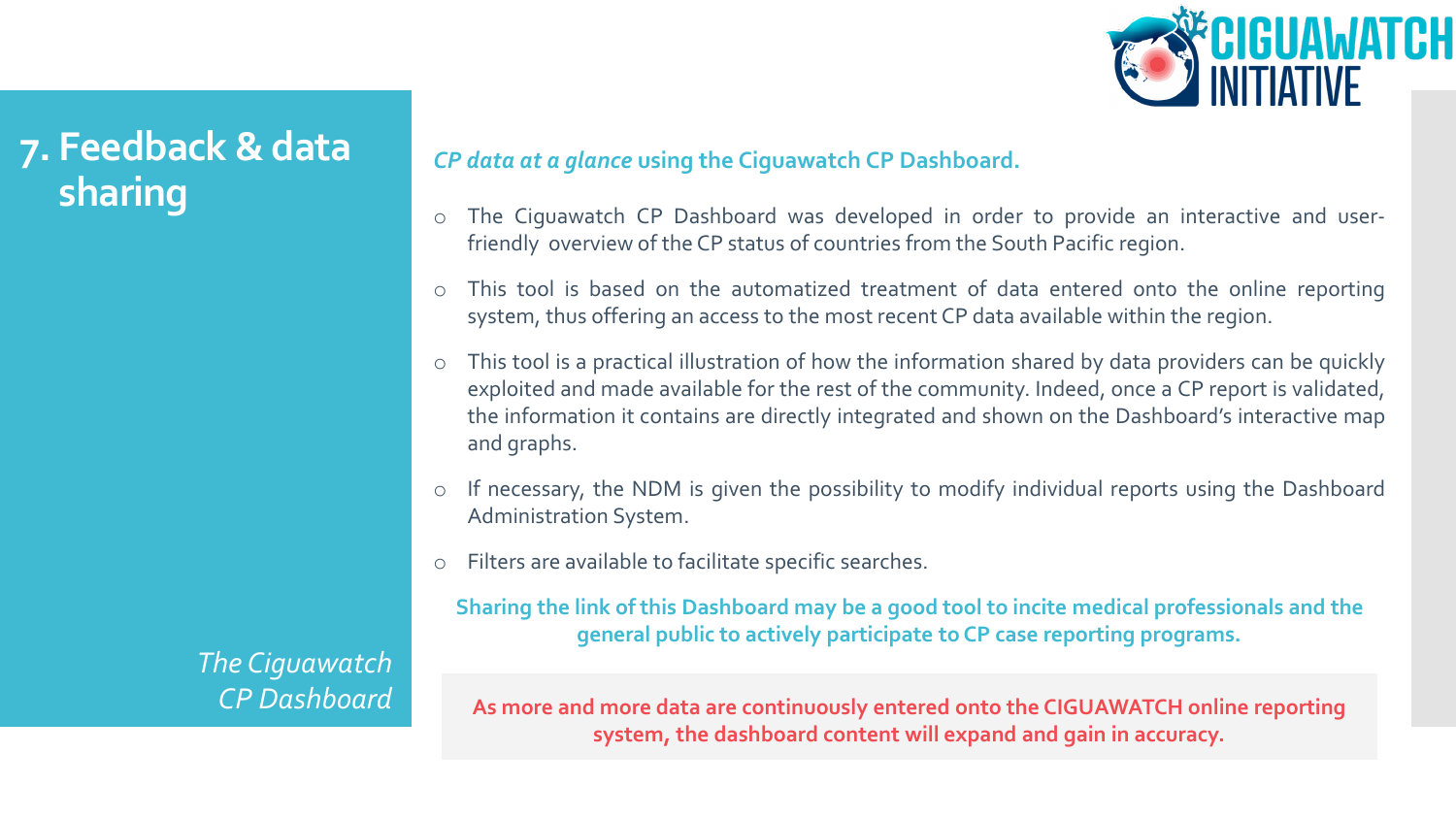

**8.Planning work meetings and follow-up meetings**

re **stock of the progress made in data collection and discuss about potential obstacles. It is KEY to CONDUCTING REGULAR WORK MEETINGS AND FOLLOW-UP MEETINGS is essential to take ensure a sustainable surveillance program.**

#### **Managing Team work meetings**

- o At the start of the program, there may be need to meet 3 to 4 times a year.
- o These meetings can be further spaced out to twice a year when the different partners get more and more familiar with all the process.
- o These meetings can be conducted midyear or prior to the drafting of the annual report.
- o In the event of an unusual/atypical or significant toxic incident, a special meeting may be held in order to:
	- fully document the current situation,
	- establish a communication plan intended at the general public in close partnership with Health authorities, if the needs dictate,
	- alert all relevant audience, local mayors, fishermen community, *etc*
	- set up field investigations and samplings as necessary.

#### **Follow-up with medical professionals**

The medical professionals are your main data providers. As a first step, it could be necessary to regularly touch base with them, by phone or email, and make sure they become familiar with the reporting system and get used to reporting every single CP cases of patients seen in consultation.

**Also make sure they know who to contact if they seek for information about the CP surveillance program.**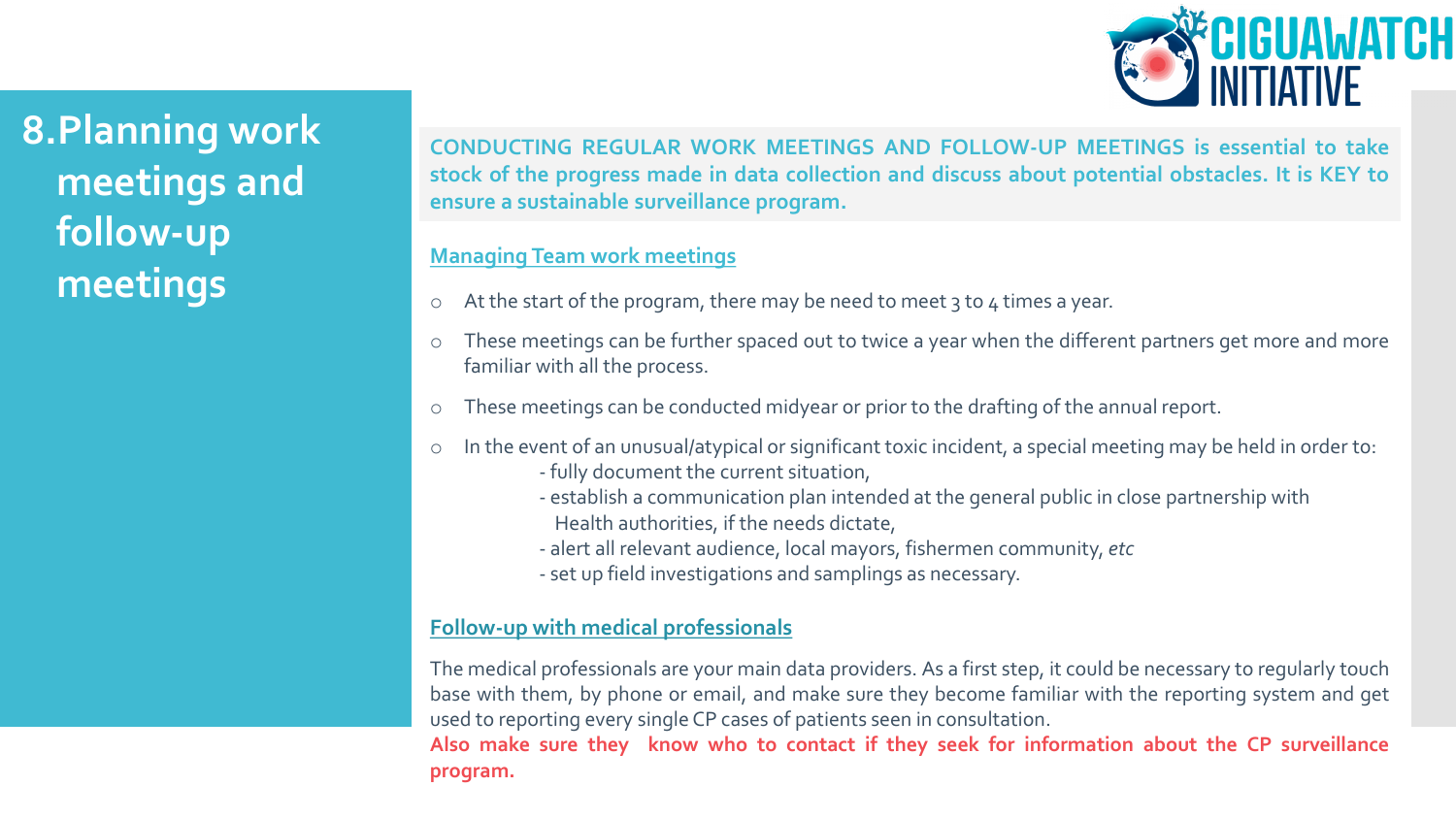

# **9. Sharing data at an International level**

**All countries currently running a CP surveillance program are strongly invited to make their data available at regional and international levels.** 

- o This effort is ESSENTIAL to assess the extent of ciguatera risk at a regional and global scale, especially in a context of global change.
- o Moreover, providing such data can be an asset in the frame of international/European calls for proposal and/or funding requests.

Below are some examples of international database/ scientific events:

#### *The Harmful Algae Event Database (HAEDAT) of the UNESCO*

An effective way to share CP related information with the scientific community is to integrate your data within the **Harmful Algae Event Database** (**HAEDAT**) developed by [IOC](https://ioc.unesco.org/), [ICES](https://www.ices.dk/) and [PICES](https://meetings.pices.int/) ([http://haedat.iode.org/\)](http://haedat.iode.org/). HAEDAT is a meta-database holding records on harmful algal events with impacts on humans, harmful algae monitoring and management systems worldwide.

Identification of one referent per country in charge of data entry onto the HAEDAT database is required. Contact us for more information on the IOC-UNESCO HAEDAT and if you wish to contribute to CP events data sharing.

#### *International conferences on Harmful Algae*

You are encouraged to attend International Conferences organized by the **International Society for the Study of Harmful Algae** (*oral or poster communication*) <https://issha.org/>. These conferences are particularly appropriate to share your data with a scientific community well aware of the ciguatera issue. Consider making joint presentations with other countries from the Pacific region. These conferences are a good place to find technical supports and potential partners to set up future actions.